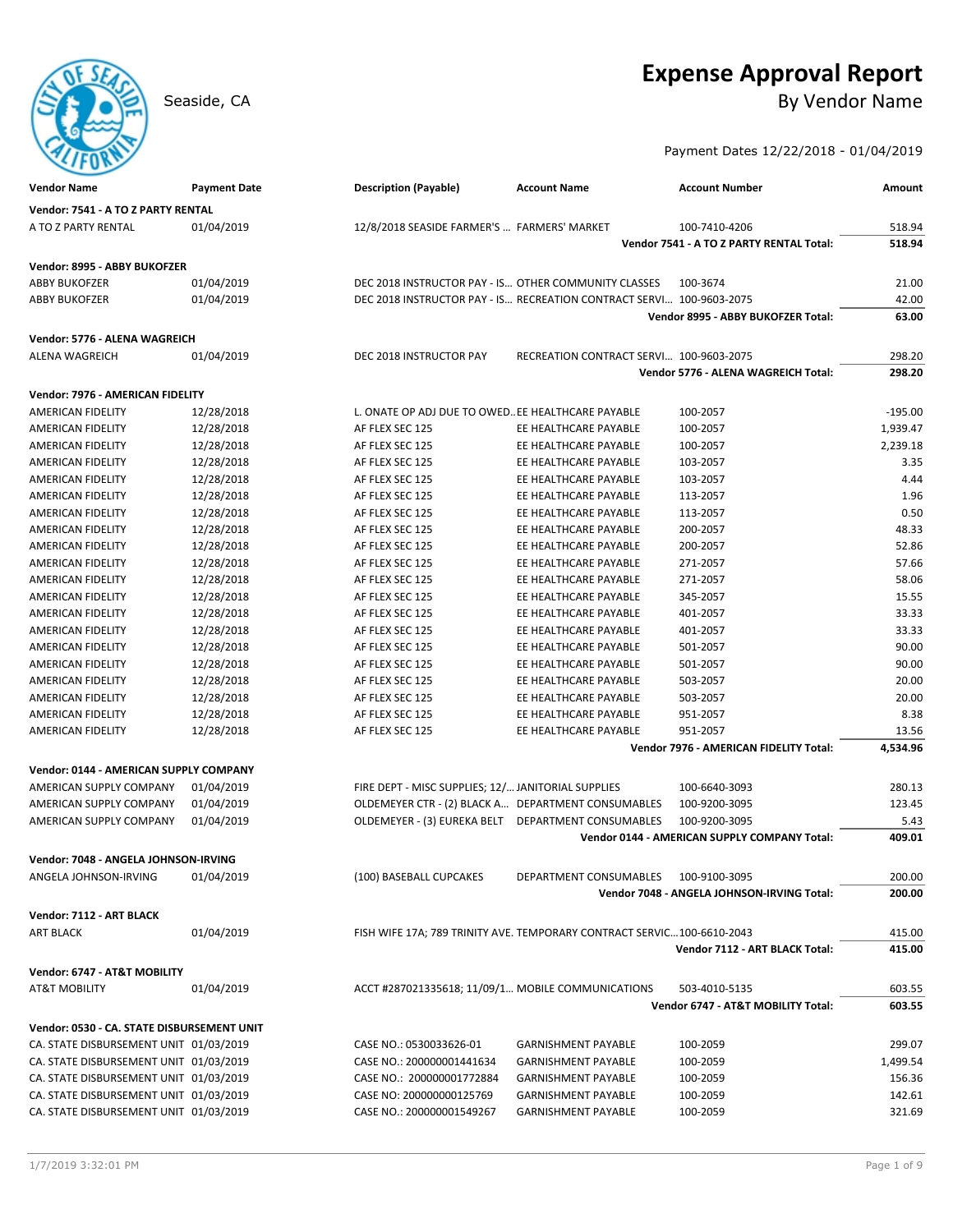| <b>Expense Approval Report</b>                                   |                          |                                                       |                                                                                                                                           | Payment Dates: 12/22/2018 - 01/04/2019                 |                      |
|------------------------------------------------------------------|--------------------------|-------------------------------------------------------|-------------------------------------------------------------------------------------------------------------------------------------------|--------------------------------------------------------|----------------------|
| <b>Vendor Name</b>                                               | <b>Payment Date</b>      | <b>Description (Payable)</b>                          | <b>Account Name</b>                                                                                                                       | <b>Account Number</b>                                  | Amount               |
| CA. STATE DISBURSEMENT UNIT 01/03/2019                           |                          | PARTICIPANT ID: 04700000902 GARNISHMENT PAYABLE       |                                                                                                                                           | 100-2059                                               | 33.69                |
|                                                                  |                          |                                                       |                                                                                                                                           | Vendor 0530 - CA. STATE DISBURSEMENT UNIT Total:       | 2,452.96             |
| Vendor: 8690 - CALIFORNIA CHAMBER OF COMMERCE                    |                          |                                                       |                                                                                                                                           |                                                        |                      |
| CALIFORNIA CHAMBER OF CO 01/04/2019                              |                          | (16) 2019 CAL LABOR LAW POS BOOKS AND PERIODICALS     |                                                                                                                                           | 100-2031-4123                                          | 1,206.29             |
|                                                                  |                          |                                                       |                                                                                                                                           | Vendor 8690 - CALIFORNIA CHAMBER OF COMMERCE Total:    | 1,206.29             |
| Vendor: 8918 - CHRISTIAN VILLICANA                               |                          |                                                       |                                                                                                                                           |                                                        |                      |
| CHRISTIAN VILLICANA                                              | 01/04/2019               | DEC 2018 MILEAGE REIMBURS TRAINING & EDUCATION        |                                                                                                                                           | 100-6110-1029                                          | 752.10               |
|                                                                  |                          |                                                       |                                                                                                                                           | Vendor 8918 - CHRISTIAN VILLICANA Total:               | 752.10               |
| Vendor: 6204 - CONCERN                                           |                          |                                                       |                                                                                                                                           |                                                        |                      |
| CONCERN                                                          | 01/04/2019               |                                                       | DEC 2018 - PER EMPLOYEE PER EMPLOYEE ASSISTANCE PROGR 100-2031-1038                                                                       | Vendor 6204 - CONCERN Total:                           | 646.25<br>646.25     |
|                                                                  |                          |                                                       |                                                                                                                                           |                                                        |                      |
| Vendor: 8022 - CONFIDENCE CONSULTING<br>CONFIDENCE CONSULTING    | 01/04/2019               |                                                       | (7) SUREHIRE ASSESSMENTS ONBACKGROUND INVESTIGATION 100-6110-1027                                                                         |                                                        | 2,800.00             |
|                                                                  |                          |                                                       |                                                                                                                                           | Vendor 8022 - CONFIDENCE CONSULTING Total:             | 2,800.00             |
| Vendor: 8755 - CORONA RENTALS                                    |                          |                                                       |                                                                                                                                           |                                                        |                      |
| <b>CORONA RENTALS</b>                                            | 12/31/2018               | JAN 2019 - RENT FOR 656 BRO SATELLITE OFFICE          |                                                                                                                                           | 100-7410-4207                                          | 2,730.00             |
|                                                                  |                          |                                                       |                                                                                                                                           | Vendor 8755 - CORONA RENTALS Total:                    | 2,730.00             |
| Vendor: 8222 - CPRS                                              |                          |                                                       |                                                                                                                                           |                                                        |                      |
| <b>CPRS</b>                                                      | 01/04/2019               | NANCY TOWNE MEMBERSHIP                                | DUES & MEMBERSHIP                                                                                                                         | 100-9100-4122                                          | 170.00               |
|                                                                  |                          |                                                       |                                                                                                                                           | Vendor 8222 - CPRS Total:                              | 170.00               |
| Vendor: 9056 - DENISE WISCOWICHE                                 |                          |                                                       |                                                                                                                                           |                                                        |                      |
| <b>DENISE WISCOWICHE</b>                                         | 01/04/2019               | FACE PAINTING FOR NATIONAL COMMUNITY RELATIONS        |                                                                                                                                           | 100-6110-1024                                          | 50.00                |
|                                                                  |                          |                                                       |                                                                                                                                           | Vendor 9056 - DENISE WISCOWICHE Total:                 | 50.00                |
| Vendor: 7105 - EMERGENCY VEHICLE SPECIALISTS                     |                          |                                                       |                                                                                                                                           |                                                        |                      |
| EMERGENCY VEHICLE SPECIALIS01/04/2019                            |                          | SALES ORDER #18H0928-03; RA MOBILE COMMUNICATIONS     |                                                                                                                                           | 100-6640-5135                                          | 100.00               |
|                                                                  |                          |                                                       |                                                                                                                                           | Vendor 7105 - EMERGENCY VEHICLE SPECIALISTS Total:     | 100.00               |
| Vendor: 5969 - FASTENAL COMPANY                                  |                          |                                                       |                                                                                                                                           |                                                        |                      |
| FASTENAL COMPANY                                                 | 01/04/2019               | FIRE DEPT - AA BATTERIES, 8" U DEPARTMENT CONSUMABLES |                                                                                                                                           | 100-6640-3095<br>Vendor 5969 - FASTENAL COMPANY Total: | 31.56<br>31.56       |
|                                                                  |                          |                                                       |                                                                                                                                           |                                                        |                      |
| Vendor: 7208 - FRESNO CITY COLLEGE<br><b>FRESNO CITY COLLEGE</b> | 01/04/2019               | REGISTRATION - A. SAKHRANI                            | <b>TRAINING &amp; EDUCATIONS</b>                                                                                                          | 100-6120-1029                                          | 99.00                |
|                                                                  |                          |                                                       |                                                                                                                                           | Vendor 7208 - FRESNO CITY COLLEGE Total:               | 99.00                |
| Vendor: 9055 - GABRIEL SUAREZ                                    |                          |                                                       |                                                                                                                                           |                                                        |                      |
| <b>GABRIEL SUAREZ</b>                                            | 01/04/2019               | DEC 2018 MILEAGE REIMBURS TRAINING & EDUCATIONS       |                                                                                                                                           | 100-6120-1029                                          | 51.34                |
|                                                                  |                          |                                                       |                                                                                                                                           | Vendor 9055 - GABRIEL SUAREZ Total:                    | 51.34                |
| Vendor: 4222 - HARRIS & ASSOCIATES, INC.                         |                          |                                                       |                                                                                                                                           |                                                        |                      |
| HARRIS & ASSOCIATES, INC.                                        | 01/04/2019               |                                                       | 10/28/18 - 11/24/18 SVCS FOR L. DEL MONTE LIFT STATION UPG 953-8820-9201                                                                  |                                                        | 975.00               |
| HARRIS & ASSOCIATES, INC.                                        | 01/04/2019               |                                                       | CIP MGMT SVCS FROM 10/28/1 CANYON DEL REY SEWER LINE R953-8820-9205                                                                       |                                                        | 3,395.00             |
| HARRIS & ASSOCIATES, INC.<br>HARRIS & ASSOCIATES, INC.           | 01/04/2019<br>01/04/2019 |                                                       | CIP MGMT SVCS FROM 10/28/1 DEL MONTE SWR MAIN REPLAC 953-8820-9214<br>CIP MGMT SVCS FROM 10/28/1 HIGHWAY 1 SEWER LINE CLEAN 953-8820-9314 |                                                        | 5,862.50<br>5,042.50 |
|                                                                  |                          |                                                       |                                                                                                                                           | Vendor 4222 - HARRIS & ASSOCIATES, INC. Total:         | 15,275.00            |
| Vendor: 2122 - HWW INC.                                          |                          |                                                       |                                                                                                                                           |                                                        |                      |
| HWW INC.                                                         | 01/04/2019               | ADS FOR FACILITY LEAD DEC/JAN PERSONNEL RECRUITMENT   |                                                                                                                                           | 100-2031-2064                                          | 4,127.50             |
|                                                                  |                          |                                                       |                                                                                                                                           | Vendor 2122 - HWW INC. Total:                          | 4,127.50             |
| Vendor: 8863 - INFRASTRUCTURE ENGINEERING CORP.                  |                          |                                                       |                                                                                                                                           |                                                        |                      |
| INFRASTRUCTURE ENGINEERIN 01/04/2019                             |                          |                                                       | 10/27/18-11/30/18 - CANYON  CANYON DEL REY SEWER LINE R953-8820-9205                                                                      |                                                        | 26,403.24            |
|                                                                  |                          |                                                       |                                                                                                                                           | Vendor 8863 - INFRASTRUCTURE ENGINEERING CORP. Total:  | 26,403.24            |
| Vendor: 6284 - JOHNSON ELECTRONICS                               |                          |                                                       |                                                                                                                                           |                                                        |                      |
| JOHNSON ELECTRONICS                                              | 01/04/2019               |                                                       | FIRE DEPT QUARTLY ALARM M TEMPORARY CONTRACT SERVIC 100-6610-2043                                                                         |                                                        | 84.00                |
| JOHNSON ELECTRONICS                                              | 01/04/2019               | 1148 WHEELER ST - QRTLY ALA ALARM SERVICE             |                                                                                                                                           | 100-9200-2070                                          | 57.00                |
|                                                                  |                          |                                                       |                                                                                                                                           | Vendor 6284 - JOHNSON ELECTRONICS Total:               | 141.00               |
| Vendor: 5246 - JOSHUA PARKER                                     |                          |                                                       |                                                                                                                                           |                                                        |                      |
| <b>JOSHUA PARKER</b>                                             | 01/04/2019               | DEC 2018 MILEAGE REIMBURS TRAINING & EDUCATIONS       |                                                                                                                                           | 100-6120-1029<br>Vendor 5246 - JOSHUA PARKER Total:    | 57.23<br>57.23       |
|                                                                  |                          |                                                       |                                                                                                                                           |                                                        |                      |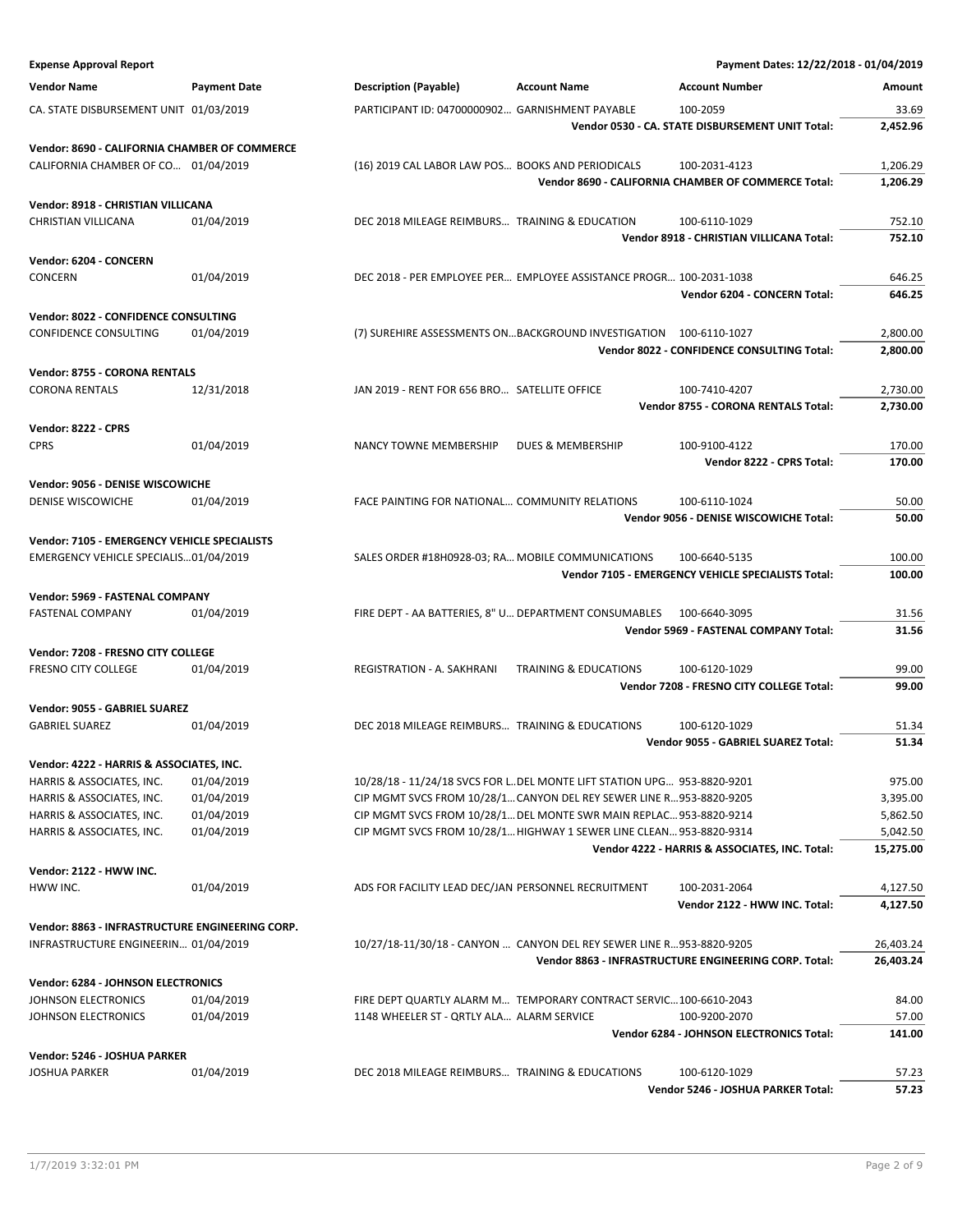| <b>Expense Approval Report</b>                                                               |                     |                                                                     |                         | Payment Dates: 12/22/2018 - 01/04/2019                                     |                      |
|----------------------------------------------------------------------------------------------|---------------------|---------------------------------------------------------------------|-------------------------|----------------------------------------------------------------------------|----------------------|
| <b>Vendor Name</b>                                                                           | <b>Payment Date</b> | <b>Description (Payable)</b>                                        | <b>Account Name</b>     | <b>Account Number</b>                                                      | Amount               |
| Vendor: 0912 - L.N. CURTIS & SONS                                                            |                     |                                                                     |                         |                                                                            |                      |
| L.N. CURTIS & SONS                                                                           | 01/04/2019          | (1) WIRELESS TRUCK MOUNT C EQUIPMENT - RADIOS                       |                         | 232-6610-8187                                                              | 791.68               |
|                                                                                              |                     |                                                                     |                         | Vendor 0912 - L.N. CURTIS & SONS Total:                                    | 791.68               |
|                                                                                              |                     |                                                                     |                         |                                                                            |                      |
| Vendor: 2236 - MBS BUSINESS SYSTEMS                                                          |                     |                                                                     |                         |                                                                            |                      |
| MBS BUSINESS SYSTEMS                                                                         | 01/04/2019          | FIRE DEPT - KONICA MINOLTA/ TEMPORARY CONTRACT SERVIC100-6610-2043  |                         |                                                                            | 285.11               |
|                                                                                              |                     |                                                                     |                         | Vendor 2236 - MBS BUSINESS SYSTEMS Total:                                  | 285.11               |
| Vendor: 9057 - MILLETTE CONSTRUCTION                                                         |                     |                                                                     |                         |                                                                            |                      |
| MILLETTE CONSTRUCTION                                                                        | 01/04/2019          | BOND RELEASE FOR PERMIT #6 MAIN GATE - PETROVICH                    |                         | 601-2224                                                                   | 1,000.00             |
|                                                                                              |                     |                                                                     |                         | Vendor 9057 - MILLETTE CONSTRUCTION Total:                                 | 1,000.00             |
| Vendor: 2184 - MISSION LINEN SERVICE                                                         |                     |                                                                     |                         |                                                                            |                      |
| <b>MISSION LINEN SERVICE</b>                                                                 | 01/04/2019          | SEASIDE FIRE DEPT; 12/6/18                                          | UNIFORM SERVICE/LAUNDRY | 100-6640-2049                                                              | 90.89                |
| <b>MISSION LINEN SERVICE</b>                                                                 | 01/04/2019          | SEASIDE FIRE DEPT; 12/13/18                                         | UNIFORM SERVICE/LAUNDRY | 100-6640-2049                                                              | 82.21                |
| <b>MISSION LINEN SERVICE</b>                                                                 | 01/04/2019          | SEASIDE FIRE DEPT; 12/20/18                                         | UNIFORM SERVICE/LAUNDRY | 100-6640-2049                                                              | 82.21                |
| <b>MISSION LINEN SERVICE</b>                                                                 | 01/04/2019          | SEASIDE FIRE DEPT; 12/27/18                                         | UNIFORM SERVICE/LAUNDRY | 100-6640-2049                                                              | 82.21                |
|                                                                                              |                     |                                                                     |                         | Vendor 2184 - MISSION LINEN SERVICE Total:                                 | 337.52               |
| <b>Vendor: 2186 - MISSION UNIFORM SERVICE</b>                                                |                     |                                                                     |                         |                                                                            |                      |
| <b>MISSION UNIFORM SERVICE</b>                                                               | 01/04/2019          | SEASIDE FIRE DEPT; 11/6/18                                          | UNIFORM SERVICE/LAUNDRY | 100-6640-2049                                                              | 31.50                |
| MISSION UNIFORM SERVICE                                                                      | 01/04/2019          | SEASIDE FIRE DEPT; 11/20/18                                         | UNIFORM SERVICE/LAUNDRY | 100-6640-2049                                                              | 31.50                |
| MISSION UNIFORM SERVICE                                                                      | 01/04/2019          | SEASIDE FIRE DEPT; 12/4/18                                          | UNIFORM SERVICE/LAUNDRY | 100-6640-2049                                                              | 31.50                |
| <b>MISSION UNIFORM SERVICE</b>                                                               | 01/04/2019          | SEASIDE FIRE DEPT; 12/18/18                                         | UNIFORM SERVICE/LAUNDRY | 100-6640-2049                                                              | 31.50                |
| <b>MISSION UNIFORM SERVICE</b>                                                               | 01/04/2019          | RECREATION DEPT; 12/12/18                                           | UNIFORM SERVICE/LAUNDRY | 100-9105-2049                                                              | 244.02               |
|                                                                                              |                     |                                                                     |                         | Vendor 2186 - MISSION UNIFORM SERVICE Total:                               | 370.02               |
|                                                                                              |                     |                                                                     |                         |                                                                            |                      |
| Vendor: 7505 - MONTEREY BAY ANALYTICAL SVCS.                                                 |                     |                                                                     |                         |                                                                            |                      |
| MONTEREY BAY ANALYTICAL S 01/04/2019                                                         |                     | SEASIDE MWS SAMPLES RECEIV WATER SAMPLING                           |                         | 401-8620-2072                                                              | 78.00                |
|                                                                                              |                     |                                                                     |                         | Vendor 7505 - MONTEREY BAY ANALYTICAL SVCS. Total:                         | 78.00                |
| Vendor: 5543 - MONTEREY BAY URGENT                                                           |                     |                                                                     |                         |                                                                            |                      |
| <b>MONTEREY BAY URGENT</b>                                                                   | 01/04/2019          | T. FRANK; 12/04/2018                                                | <b>MEDICAL EXAMS</b>    | 100-6110-1026                                                              | 25.00                |
| <b>MONTEREY BAY URGENT</b>                                                                   | 01/04/2019          | T. FRANK; 12/04/2018                                                | <b>MEDICAL EXAMS</b>    | 100-6110-1026                                                              | 21.00                |
| <b>MONTEREY BAY URGENT</b>                                                                   | 01/04/2019          | T. FRANK; 12/04/2018                                                | <b>MEDICAL EXAMS</b>    | 100-6110-1026                                                              | 147.00               |
| <b>MONTEREY BAY URGENT</b>                                                                   | 01/04/2019          | T. FRANK; 12/04/2018                                                | <b>MEDICAL EXAMS</b>    | 100-6110-1026                                                              | 726.00               |
| <b>MONTEREY BAY URGENT</b>                                                                   | 01/04/2019          | K. ESLICK; 12/05/2018                                               | <b>MEDICAL EXAMS</b>    | 100-6110-1026                                                              | 25.00                |
| <b>MONTEREY BAY URGENT</b>                                                                   | 01/04/2019          | K. ESLICK; 12/05/2018                                               | <b>MEDICAL EXAMS</b>    | 100-6110-1026                                                              | 147.00               |
| MONTEREY BAY URGENT                                                                          | 01/04/2019          | K. ESLICK; 12/05/2018                                               | <b>MEDICAL EXAMS</b>    | 100-6110-1026                                                              | 726.00               |
| <b>MONTEREY BAY URGENT</b>                                                                   | 01/04/2019          | K. ESLICK; 12/05/2018                                               | <b>MEDICAL EXAMS</b>    | 100-6110-1026                                                              | 21.00                |
| <b>MONTEREY BAY URGENT</b>                                                                   | 01/04/2019          | A. KANAGAKI; 12/06/2018                                             | <b>MEDICAL EXAMS</b>    | 100-6110-1026                                                              | 21.00                |
| <b>MONTEREY BAY URGENT</b>                                                                   | 01/04/2019          | A. KANAGAKI; 12/06/2018                                             | <b>MEDICAL EXAMS</b>    | 100-6110-1026                                                              | 25.00                |
| <b>MONTEREY BAY URGENT</b>                                                                   | 01/04/2019          | A. KANAGAKI; 12/06/2018                                             | <b>MEDICAL EXAMS</b>    | 100-6110-1026                                                              | 147.00               |
| <b>MONTEREY BAY URGENT</b>                                                                   | 01/04/2019          | A. KANAGAKI; 12/06/2018                                             | <b>MEDICAL EXAMS</b>    | 100-6110-1026                                                              | 226.00               |
| <b>MONTEREY BAY URGENT</b>                                                                   | 01/04/2019          | J. PARKER; 12/03/2018                                               | SUBCONTRACTED WORK      | 100-9100-2073                                                              | 25.00                |
| <b>MONTEREY BAY URGENT</b>                                                                   | 01/04/2019          | G. KAISER; 12/04/2018                                               | SUBCONTRACTED WORK      | 100-9100-2073                                                              | 25.00                |
| <b>MONTEREY BAY URGENT</b>                                                                   | 01/04/2019          | O. WILSON; 12/04/2018                                               | SUBCONTRACTED WORK      | 100-9100-2073                                                              | 25.00                |
| <b>MONTEREY BAY URGENT</b>                                                                   | 01/04/2019          | M. INFANTE COLLINS; 12/05/20 SUBCONTRACTED WORK                     |                         | 100-9100-2073                                                              | 25.00                |
| <b>MONTEREY BAY URGENT</b>                                                                   | 01/04/2019          | M. DEMPSEY; 12/07/2018                                              | SUBCONTRACTED WORK      | 100-9100-2073                                                              | 25.00                |
| <b>MONTEREY BAY URGENT</b>                                                                   | 01/04/2019          | R. DEMPSEY; 12/07/2018                                              | SUBCONTRACTED WORK      | 100-9100-2073                                                              | 25.00                |
|                                                                                              |                     |                                                                     |                         | Vendor 5543 - MONTEREY BAY URGENT Total:                                   | 2,407.00             |
| Vendor: 6602 - NANCY MELTON                                                                  |                     |                                                                     |                         |                                                                            |                      |
| <b>NANCY MELTON</b>                                                                          | 01/04/2019          | DEC 2018 INSTRUCTOR PAY - G RECREATION CONTRACT SERVI 100-9603-2075 |                         |                                                                            | 86.10                |
|                                                                                              |                     |                                                                     |                         | Vendor 6602 - NANCY MELTON Total:                                          | 86.10                |
|                                                                                              |                     |                                                                     |                         |                                                                            |                      |
| Vendor: 9058 - NATIONAL FIRE PROTECTION ASSOCIATION<br>NATIONAL FIRE PROTECTION A 01/04/2019 |                     | ID #2952413; 1 YR SUBSCRIPTI BOOKS & PERIODICALS                    |                         |                                                                            |                      |
|                                                                                              |                     |                                                                     |                         | 100-6620-4123<br>Vendor 9058 - NATIONAL FIRE PROTECTION ASSOCIATION Total: | 1,486.61<br>1,486.61 |
|                                                                                              |                     |                                                                     |                         |                                                                            |                      |
| Vendor: 7013 - NATIONAL RECREATION AND                                                       |                     |                                                                     |                         |                                                                            |                      |
| NATIONAL RECREATION AND                                                                      | 01/04/2019          | (1) NRPA MEMBERSHIP - NANCY DUES & MEMBERSHIP                       |                         | 100-9100-4122                                                              | 175.00               |
|                                                                                              |                     |                                                                     |                         | Vendor 7013 - NATIONAL RECREATION AND Total:                               | 175.00               |
| Vendor: 8525 - NEOGOV                                                                        |                     |                                                                     |                         |                                                                            |                      |
| <b>NEOGOV</b>                                                                                | 01/04/2019          | 12/26/18-12/25/19 ONBOARD  COMPUTER SUPPLIES/SOFTWA 503-4010-3102   |                         |                                                                            | 9,196.00             |
|                                                                                              |                     |                                                                     |                         | Vendor 8525 - NEOGOV Total:                                                | 9,196.00             |
|                                                                                              |                     |                                                                     |                         |                                                                            |                      |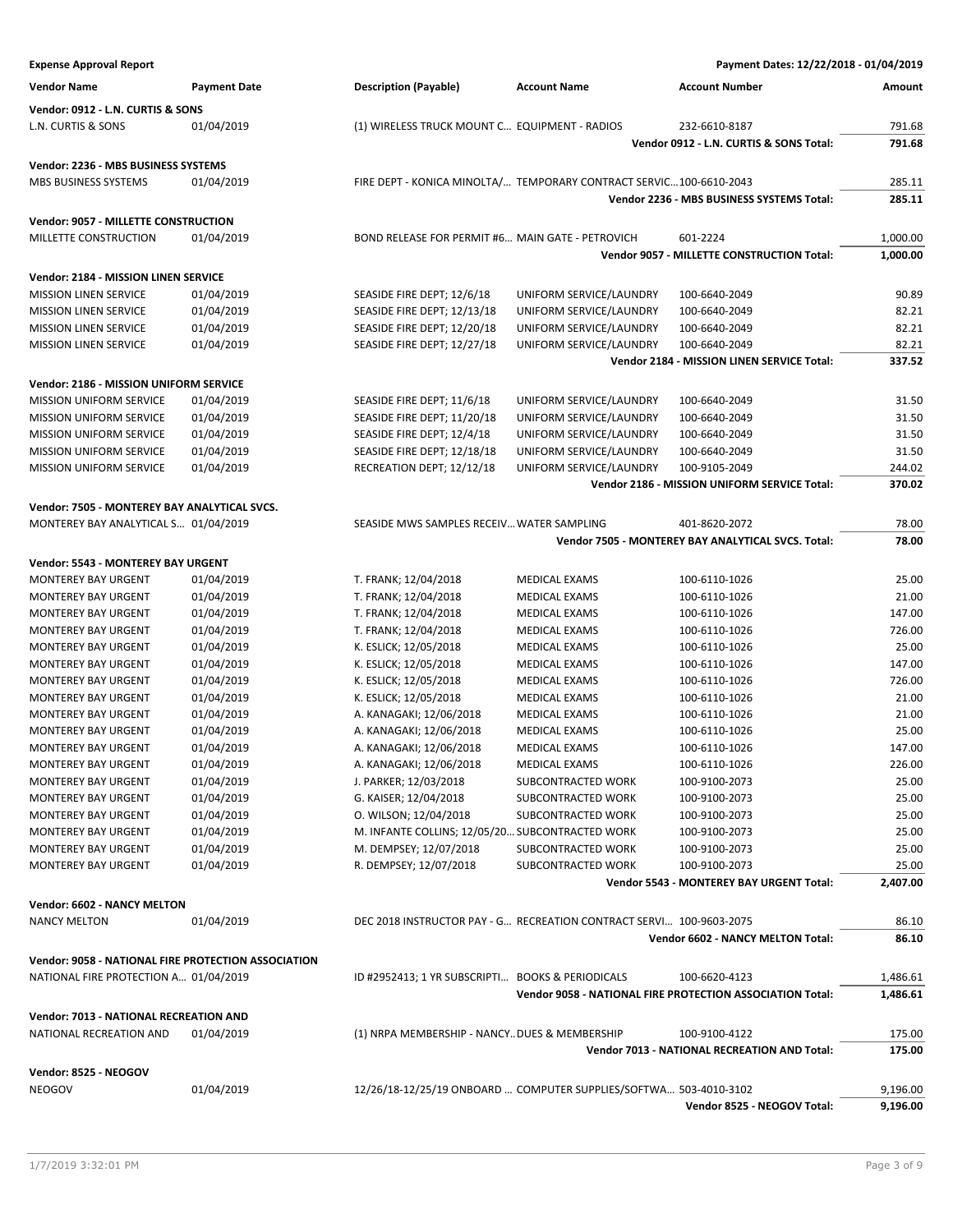**Expense Approval Report Payment Dates: 12/22/2018 - 01/04/2019**

| Vendor Name                             | <b>Payment Date</b> | <b>Description (Payable)</b>                     | <b>Account Name</b>        | <b>Account Number</b>                         | Amount    |
|-----------------------------------------|---------------------|--------------------------------------------------|----------------------------|-----------------------------------------------|-----------|
| Vendor: 2652 - PACIFIC GAS & ELECTRIC   |                     |                                                  |                            |                                               |           |
| PACIFIC GAS & ELECTRIC                  | 01/04/2019          | PGE COLLECTIVE 12/21/18                          | <b>GAS &amp; ELECTRIC</b>  | 100-8310-5131                                 | 2,546.98  |
| PACIFIC GAS & ELECTRIC                  | 01/04/2019          | PGE COLLECTIVE 12/21/18                          | <b>GAS &amp; ELECTRIC</b>  | 100-8310-5131                                 | 6,144.30  |
| PACIFIC GAS & ELECTRIC                  | 01/04/2019          | PGE COLLECTIVE 12/21/18                          | <b>GAS &amp; ELECTRIC</b>  | 100-8310-5131                                 | 328.65    |
| PACIFIC GAS & ELECTRIC                  | 01/04/2019          | PGE COLLECTIVE 12/21/18                          | <b>GAS &amp; ELECTRIC</b>  | 100-8310-5131                                 | 8,666.47  |
| PACIFIC GAS & ELECTRIC                  | 01/04/2019          | PGE COLLECTIVE 12/21/18                          | <b>GAS &amp; ELECTRIC</b>  | 100-8310-5131                                 | 1,925.47  |
|                                         | 01/04/2019          | PGE COLLECTIVE 12/21/18                          | <b>GAS &amp; ELECTRIC</b>  |                                               | 9.20      |
| PACIFIC GAS & ELECTRIC                  |                     |                                                  |                            | 100-8310-5131                                 |           |
| PACIFIC GAS & ELECTRIC                  | 01/04/2019          | PGE COLLECTIVE 12/21/18                          | <b>GAS &amp; ELECTRIC</b>  | 100-8420-5131                                 | 505.90    |
| PACIFIC GAS & ELECTRIC                  | 01/04/2019          | PGE COLLECTIVE 12/21/18                          | <b>GAS &amp; ELECTRIC</b>  | 103-8710-5131                                 | 1,924.37  |
| PACIFIC GAS & ELECTRIC                  | 01/04/2019          | PGE COLLECTIVE 12/21/18                          | <b>GAS &amp; ELECTRIC</b>  | 210-8110-5131                                 | 26.80     |
| PACIFIC GAS & ELECTRIC                  | 01/04/2019          | PGE COLLECTIVE 12/21/18                          | <b>STREET LIGHTINGS</b>    | 210-8210-2059                                 | 17,022.44 |
| PACIFIC GAS & ELECTRIC                  | 01/04/2019          | PGE COLLECTIVE 12/21/18                          | <b>GAS &amp; ELECTRIC</b>  | 210-8420-5131                                 | 133.42    |
| PACIFIC GAS & ELECTRIC                  | 01/04/2019          | PGE COLLECTIVE 12/21/18                          | <b>GAS &amp; ELECTRIC</b>  | 401-8620-5131                                 | 3,161.08  |
| PACIFIC GAS & ELECTRIC                  | 01/04/2019          | PGE COLLECTIVE 12/21/18                          | <b>GAS &amp; ELECTRIC</b>  | 501-8510-5131                                 | 361.13    |
|                                         |                     |                                                  |                            | Vendor 2652 - PACIFIC GAS & ELECTRIC Total:   | 42,756.21 |
| Vendor: 4435 - PARK INK                 |                     |                                                  |                            |                                               |           |
| <b>PARK INK</b>                         | 01/04/2019          | (100) NOTEBOOK/PEN W/ CUS DEPARTMENT CONSUMABLES |                            | 100-1320-3095                                 | 389.58    |
|                                         |                     |                                                  |                            | Vendor 4435 - PARK INK Total:                 | 389.58    |
|                                         |                     |                                                  |                            |                                               |           |
| <b>Vendor: 8014 - PAXTON ASSOCIATES</b> |                     |                                                  |                            |                                               |           |
| <b>PAXTON ASSOCIATES</b>                | 01/04/2019          | 6/26/18 - 7/25/18 WATERMAS CONSULTANT            |                            | 670-2120-1030                                 | 1,750.00  |
|                                         |                     |                                                  |                            | <b>Vendor 8014 - PAXTON ASSOCIATES Total:</b> | 1,750.00  |
| Vendor: 6193 - PURCHASE POWER           |                     |                                                  |                            |                                               |           |
| <b>PURCHASE POWER</b>                   | 01/04/2019          | 11/28 & 12/10/18 METER REFIL MAIL SERVICES       |                            | 100-5110-4124                                 | 2,000.00  |
|                                         |                     |                                                  |                            | Vendor 6193 - PURCHASE POWER Total:           | 2,000.00  |
|                                         |                     |                                                  |                            |                                               |           |
| Vendor: 5264 - RABOBANK, N.A.           |                     |                                                  |                            |                                               |           |
| RABOBANK, N.A.                          | 01/03/2019          | FIT PAYABLE                                      | FEDERAL TAX PAYABLE        | 100-2052                                      | 59,271.95 |
| RABOBANK, N.A.                          | 01/04/2019          | FIT PAYABLE                                      | FEDERAL TAX PAYABLE        | 100-2052                                      | 536.24    |
| RABOBANK, N.A.                          | 01/03/2019          | <b>MEDICARE PAYABLE</b>                          | EE HEALTHCARE PAYABLE      | 100-2057                                      | 15,826.82 |
| RABOBANK, N.A.                          | 01/04/2019          | MEDICARE PAYABLE                                 | EE HEALTHCARE PAYABLE      | 100-2057                                      | 80.86     |
| RABOBANK, N.A.                          | 01/03/2019          | FIT PAYABLE                                      | FEDERAL TAX PAYABLE        | 103-2052                                      | 59.53     |
| RABOBANK, N.A.                          | 01/03/2019          | <b>MEDICARE PAYABLE</b>                          | EE HEALTHCARE PAYABLE      | 103-2057                                      | 16.88     |
| RABOBANK, N.A.                          | 01/03/2019          | FIT PAYABLE                                      | FEDERAL TAX PAYABLE        | 113-2052                                      | 699.75    |
| RABOBANK, N.A.                          | 01/04/2019          | FIT PAYABLE                                      | FEDERAL TAX PAYABLE        | 113-2052                                      | 45.66     |
| RABOBANK, N.A.                          | 01/03/2019          | <b>MEDICARE PAYABLE</b>                          | EE HEALTHCARE PAYABLE      | 113-2057                                      | 278.02    |
| RABOBANK, N.A.                          | 01/04/2019          | <b>MEDICARE PAYABLE</b>                          | EE HEALTHCARE PAYABLE      | 113-2057                                      | 6.02      |
| RABOBANK, N.A.                          | 01/03/2019          | FIT PAYABLE                                      | FEDERAL TAX PAYABLE        | 200-2052                                      | 116.47    |
| RABOBANK, N.A.                          | 01/03/2019          | <b>MEDICARE PAYABLE</b>                          | EE HEALTHCARE PAYABLE      | 200-2057                                      | 41.14     |
| RABOBANK, N.A.                          | 01/03/2019          | FIT PAYABLE                                      | <b>FEDERAL TAX PAYABLE</b> | 210-2052                                      | 442.25    |
| RABOBANK, N.A.                          | 01/03/2019          | <b>MEDICARE PAYABLE</b>                          | EE HEALTHCARE PAYABLE      | 210-2057                                      | 160.10    |
| RABOBANK, N.A.                          | 01/03/2019          | FIT PAYABLE                                      | FEDERAL TAX PAYABLE        | 271-2052                                      | 684.46    |
| RABOBANK, N.A.                          | 01/03/2019          | MEDICARE PAYABLE                                 | EE HEALTHCARE PAYABLE      | 271-2057                                      | 231.44    |
| RABOBANK, N.A.                          | 01/03/2019          | FIT PAYABLE                                      | FEDERAL TAX PAYABLE        | 345-2052                                      | 5.86      |
| RABOBANK, N.A.                          | 01/04/2019          | FIT PAYABLE                                      | FEDERAL TAX PAYABLE        | 345-2052                                      | 0.61      |
| RABOBANK, N.A.                          | 01/03/2019          | MEDICARE PAYABLE                                 | EE HEALTHCARE PAYABLE      | 345-2057                                      | 2.26      |
| RABOBANK, N.A.                          | 01/04/2019          | MEDICARE PAYABLE                                 | EE HEALTHCARE PAYABLE      | 345-2057                                      | 0.16      |
| RABOBANK, N.A.                          | 01/03/2019          | FIT PAYABLE                                      | FEDERAL TAX PAYABLE        | 401-2052                                      | 406.60    |
| RABOBANK, N.A.                          | 01/03/2019          | MEDICARE PAYABLE                                 | EE HEALTHCARE PAYABLE      | 401-2057                                      | 201.42    |
| RABOBANK, N.A.                          | 01/03/2019          | FIT PAYABLE                                      | FEDERAL TAX PAYABLE        | 501-2052                                      | 397.73    |
| RABOBANK, N.A.                          | 01/04/2019          | FIT PAYABLE                                      | FEDERAL TAX PAYABLE        | 501-2052                                      | 9.17      |
| RABOBANK, N.A.                          | 01/03/2019          | MEDICARE PAYABLE                                 | EE HEALTHCARE PAYABLE      | 501-2057                                      | 158.56    |
|                                         |                     |                                                  | EE HEALTHCARE PAYABLE      |                                               |           |
| RABOBANK, N.A.                          | 01/04/2019          | MEDICARE PAYABLE                                 |                            | 501-2057                                      | 2.22      |
| RABOBANK, N.A.                          | 01/03/2019          | FIT PAYABLE                                      | FEDERAL TAX PAYABLE        | 503-2052                                      | 691.88    |
| RABOBANK, N.A.                          | 01/04/2019          | FIT PAYABLE                                      | FEDERAL TAX PAYABLE        | 503-2052                                      | 28.16     |
| RABOBANK, N.A.                          | 01/03/2019          | MEDICARE PAYABLE                                 | EE HEALTHCARE PAYABLE      | 503-2057                                      | 200.00    |
| RABOBANK, N.A.                          | 01/04/2019          | MEDICARE PAYABLE                                 | EE HEALTHCARE PAYABLE      | 503-2057                                      | 3.72      |
| RABOBANK, N.A.                          | 01/03/2019          | FIT PAYABLE                                      | FEDERAL TAX PAYABLE        | 951-2052                                      | 548.80    |
| RABOBANK, N.A.                          | 01/04/2019          | FIT PAYABLE                                      | FEDERAL TAX PAYABLE        | 951-2052                                      | 0.16      |
| RABOBANK, N.A.                          | 01/03/2019          | MEDICARE PAYABLE                                 | EE HEALTHCARE PAYABLE      | 951-2057                                      | 184.12    |
| RABOBANK, N.A.                          | 01/04/2019          | MEDICARE PAYABLE                                 | EE HEALTHCARE PAYABLE      | 951-2057                                      | 0.04      |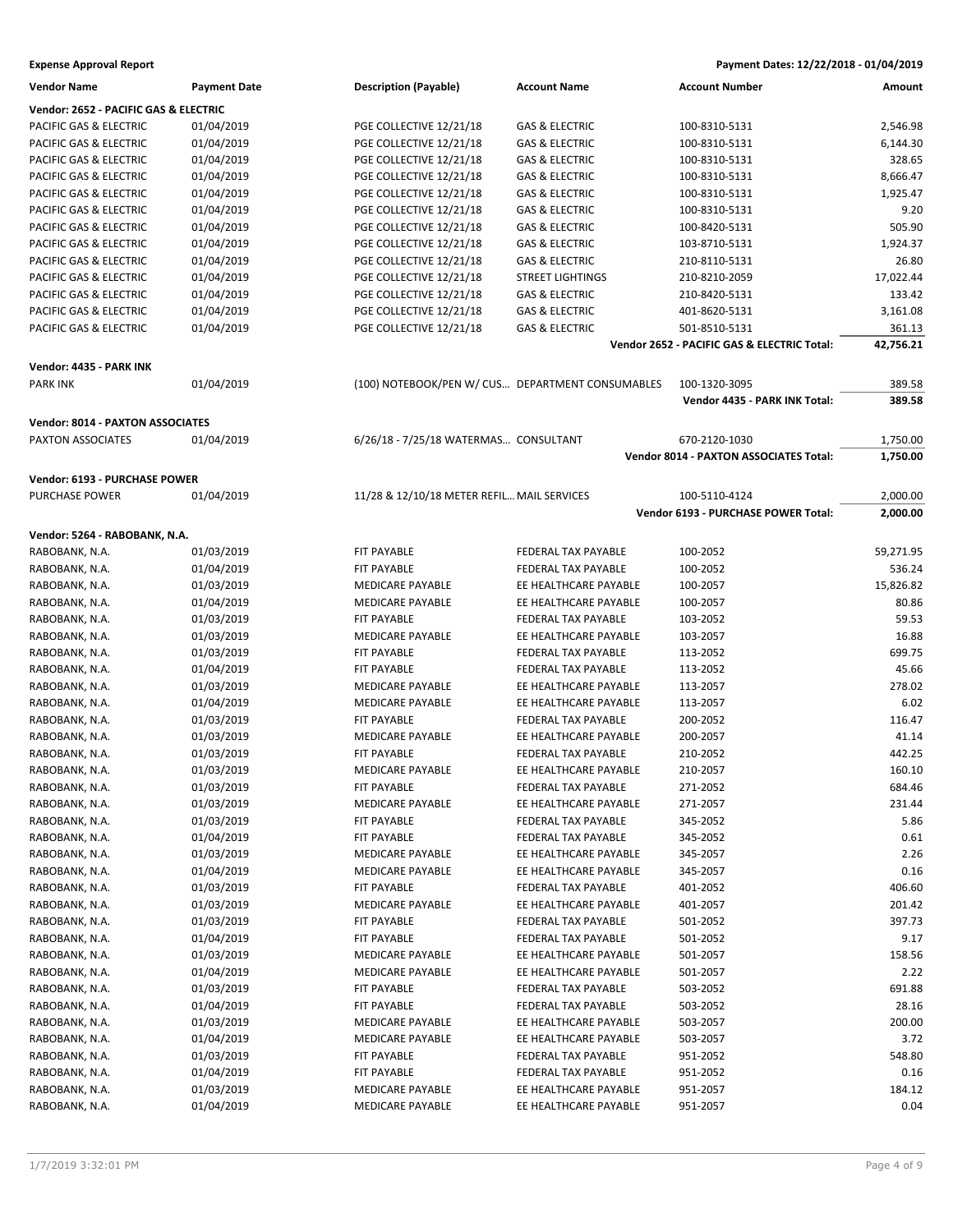**Expense Approval Report Payment Dates: 12/22/2018 - 01/04/2019**

| <b>Vendor Name</b>                                     | <b>Payment Date</b> | <b>Description (Payable)</b>                                        | <b>Account Name</b>        | <b>Account Number</b>                                        | Amount           |
|--------------------------------------------------------|---------------------|---------------------------------------------------------------------|----------------------------|--------------------------------------------------------------|------------------|
| RABOBANK, N.A.                                         | 01/03/2019          | FIT PAYABLE                                                         | FEDERAL TAX PAYABLE        | 953-2052                                                     | 13.81            |
| RABOBANK, N.A.                                         | 01/03/2019          | MEDICARE PAYABLE                                                    | EE HEALTHCARE PAYABLE      | 953-2057                                                     | 5.18             |
|                                                        |                     |                                                                     |                            | Vendor 5264 - RABOBANK, N.A. Total:                          | 81,358.05        |
| Vendor: 4025 - RICHARD LEE                             |                     |                                                                     |                            |                                                              |                  |
| RICHARD LEE                                            | 01/04/2019          | DEC 2018 MILEAGE REIMBURS TRAINING & EDUCATION                      |                            | 100-6170-1029                                                | 70.85            |
|                                                        |                     |                                                                     |                            | Vendor 4025 - RICHARD LEE Total:                             | 70.85            |
|                                                        |                     |                                                                     |                            |                                                              |                  |
| Vendor: 8800 - RINCON CONSULTANTS, INC.                |                     |                                                                     |                            |                                                              |                  |
| RINCON CONSULTANTS, INC.                               | 01/04/2019          | NOV 2018 - MAIN GATE SPECIFI MAIN GATE - PETROVICH                  |                            | 601-2224                                                     | 10,892.32        |
|                                                        |                     |                                                                     |                            | Vendor 8800 - RINCON CONSULTANTS, INC. Total:                | 10,892.32        |
| Vendor: 9020 - RODNEY CRAIG GOODMAN JR.                |                     |                                                                     |                            |                                                              |                  |
| RODNEY CRAIG GOODMAN JR.                               | 01/04/2019          | 12/3/2018 - 12/7/2018 FINANC CONSULTANT                             |                            | 100-5110-1030                                                | 11,075.16        |
| RODNEY CRAIG GOODMAN JR.                               | 01/04/2019          | 12/17/18-12/21/18 FINANCIAL CONSULTANT                              |                            | 100-5110-1030                                                | 10,825.16        |
|                                                        |                     |                                                                     |                            | Vendor 9020 - RODNEY CRAIG GOODMAN JR. Total:                | 21,900.32        |
| Vendor: 7924 - ROSA JONG                               |                     |                                                                     |                            |                                                              |                  |
| ROSA JONG                                              | 01/04/2019          | DEC 2018 INSTRUCTOR PAY - Z RECREATION CONTRACT SERVI 100-9603-2075 |                            |                                                              | 37.80            |
|                                                        |                     |                                                                     |                            | Vendor 7924 - ROSA JONG Total:                               | 37.80            |
| Vendor: 8886 - SAGE RENEWABLES ENERGY CONSULTING, INC. |                     |                                                                     |                            |                                                              |                  |
| SAGE RENEWABLES ENERGY C 01/04/2019                    |                     | SEPT-NOV, 2018 - SOLAR PROJ  SOLAR PANELS                           |                            | 347-8910-9539                                                | 10,571.25        |
|                                                        |                     |                                                                     |                            | Vendor 8886 - SAGE RENEWABLES ENERGY CONSULTING, INC. Total: | 10,571.25        |
|                                                        |                     |                                                                     |                            |                                                              |                  |
| Vendor: 7011 - SANDRA M. GRAY                          |                     |                                                                     |                            |                                                              |                  |
| SANDRA M. GRAY                                         | 01/04/2019          | REFUND FOR GILROY GARDENS  SENIOR TRIPS                             |                            | 251-3687                                                     | 50.00            |
|                                                        |                     |                                                                     |                            | Vendor 7011 - SANDRA M. GRAY Total:                          | 50.00            |
| Vendor: 7357 - SCOTT'S PPE RECON, INC.                 |                     |                                                                     |                            |                                                              |                  |
| SCOTT'S PPE RECON, INC.                                | 01/04/2019          | DEC 2018 - REPAIRS/TURNOUT  UNIFORM SERVICE/LAUNDRY                 |                            | 100-6640-2049                                                | 151.50           |
|                                                        |                     |                                                                     |                            | Vendor 7357 - SCOTT'S PPE RECON, INC. Total:                 | 151.50           |
| Vendor: 7668 - SEASIDE HIGH ROBOTICS PROGRAM           |                     |                                                                     |                            |                                                              |                  |
| SEASIDE HIGH ROBOTICS PROG 01/04/2019                  |                     | MAYOR'S YOUTH FUND FOR RE MAYOR'S YOUTH PROGRAM                     |                            | 601-2106                                                     | 2,000.00         |
|                                                        |                     |                                                                     |                            | Vendor 7668 - SEASIDE HIGH ROBOTICS PROGRAM Total:           | 2,000.00         |
| Vendor: 9060 - SEASIDE MIDDLE SCHOOL BOYS              |                     |                                                                     |                            |                                                              |                  |
| SEASIDE MIDDLE SCHOOL BOYS 01/04/2019                  |                     | MAYOR'S YOUTH FUND - FOR S MAYOR'S YOUTH PROGRAM                    |                            | 601-2106                                                     | 3,000.00         |
|                                                        |                     |                                                                     |                            | Vendor 9060 - SEASIDE MIDDLE SCHOOL BOYS Total:              | 3,000.00         |
|                                                        |                     |                                                                     |                            |                                                              |                  |
| Vendor: 7209 - SESAC                                   |                     |                                                                     |                            |                                                              |                  |
| SESAC                                                  | 01/04/2019          | 1/1/19-12/31/19- CONTRACT  TEMPORARY CONTRACT SERVIC100-9200-2043   |                            | Vendor 7209 - SESAC Total:                                   | 875.00<br>875.00 |
|                                                        |                     |                                                                     |                            |                                                              |                  |
| Vendor: 3211 - SHERWIN-WILLIAMS CO.                    |                     |                                                                     |                            |                                                              |                  |
| SHERWIN-WILLIAMS CO.                                   | 01/04/2019          | ACCT #6574-2956-9; BLUE TAPE,DEPARTMENT CONSUMABLES                 |                            | 100-6640-3095                                                | 62.86            |
|                                                        |                     |                                                                     |                            | Vendor 3211 - SHERWIN-WILLIAMS CO. Total:                    | 62.86            |
| Vendor: 4059 - SILKSCREEN EXPRESS                      |                     |                                                                     |                            |                                                              |                  |
| SILKSCREEN EXPRESS                                     | 01/04/2019          | DAY CAMP/CHEER CAMP TEES ( UNIFORM SERVICE/LAUNDRY                  |                            | 100-9320-2049                                                | 2,463.29         |
|                                                        |                     |                                                                     |                            | Vendor 4059 - SILKSCREEN EXPRESS Total:                      | 2,463.29         |
| Vendor: 3249 - SMART & FINAL                           |                     |                                                                     |                            |                                                              |                  |
| SMART & FINAL                                          | 01/04/2019          | STORE #455; TRANS #68                                               | SENIOR ACTIVITIES          | 251-9500-7125                                                | 188.24           |
| <b>SMART &amp; FINAL</b>                               | 01/04/2019          | STORE #455; TRANS #172                                              | SENIOR ACTIVITIES          | 251-9500-7125                                                | 91.52            |
| <b>SMART &amp; FINAL</b>                               | 01/04/2019          | STORE #455; TRANS #116                                              | SENIOR ACTIVITIES          | 251-9500-7125                                                | 106.12           |
|                                                        |                     |                                                                     |                            | Vendor 3249 - SMART & FINAL Total:                           | 385.88           |
| Vendor: 8273 - SMILE BUSINESS PRODUCTS, INC.           |                     |                                                                     |                            |                                                              |                  |
| SMILE BUSINESS PRODUCTS, IN 01/04/2019                 |                     | 440 HARCOURT AVE - SHARP/ COPIER SERVICES                           |                            | 100-5110-2044                                                | 130.87           |
|                                                        |                     |                                                                     |                            | Vendor 8273 - SMILE BUSINESS PRODUCTS, INC. Total:           | 130.87           |
|                                                        |                     |                                                                     |                            |                                                              |                  |
| <b>Vendor: 3319 - STAPLES ADVANTAGE</b>                |                     |                                                                     |                            |                                                              |                  |
| STAPLES ADVANTAGE                                      | 01/04/2019          | FINANCE - 2019 CALENDARS                                            | <b>STATIONARY SUPPLIES</b> | 100-2031-3092                                                | 40.16            |
| STAPLES ADVANTAGE                                      | 01/04/2019          | FINANCE - 2019 CALENDARS                                            | STATIONARY SUPPLIES        | 100-5110-3092                                                | 113.83           |
| STAPLES ADVANTAGE                                      | 01/04/2019          | <b>FINANCE - PAPER</b>                                              | STATIONARY SUPPLIES        | 100-5110-3092                                                | 327.86           |
| STAPLES ADVANTAGE                                      | 01/04/2019          | POLICE DEPT - 5 SHELF HVY DTY EQUIPMENT                             |                            | 100-6130-8187                                                | 310.25           |
| STAPLES ADVANTAGE                                      | 01/04/2019          | FINANCE - 2019 CALENDARS                                            | DEPARTMENT CONSUMABLES     | 100-7210-3095                                                | 39.23            |
| STAPLES ADVANTAGE                                      | 01/04/2019          | <b>FINANCE - PAPER</b>                                              | <b>STATIONARY</b>          | 100-7410-3092                                                | 32.84            |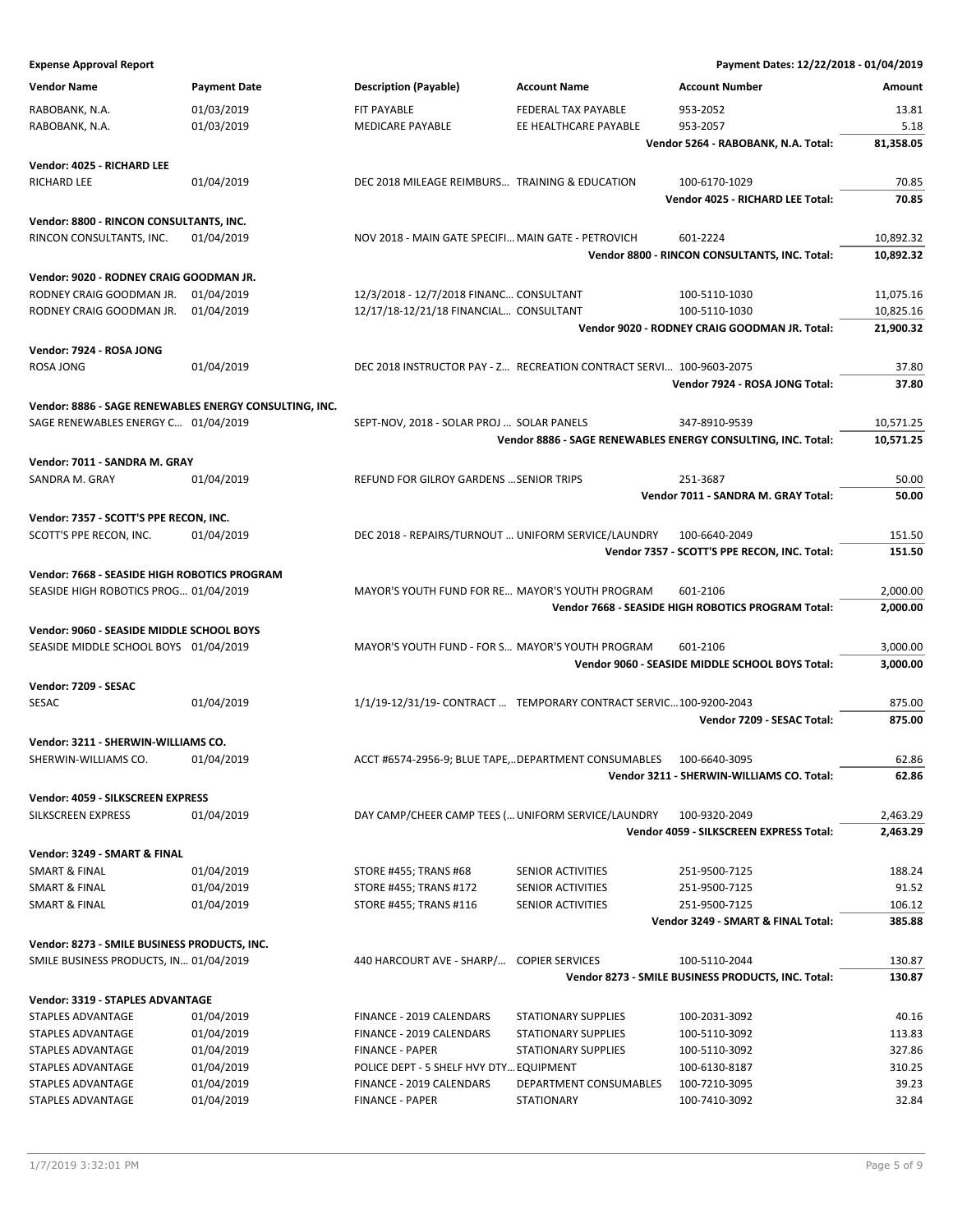#### **Expense Approval Report Payment Dates: 12/22/2018 - 01/04/2019**

| <b>Vendor Name</b>                         | <b>Payment Date</b> | <b>Description (Payable)</b>                                        | <b>Account Name</b>      | <b>Account Number</b>                            | Amount     |
|--------------------------------------------|---------------------|---------------------------------------------------------------------|--------------------------|--------------------------------------------------|------------|
| <b>STAPLES ADVANTAGE</b>                   | 01/04/2019          | RECREATION DEPT - CALENDARSSTATIONARY SUPPLIES                      |                          | 100-9100-3092                                    | 112.18     |
| STAPLES ADVANTAGE                          | 01/04/2019          | RECREATION DEPT - AVRY LSR L STATIONARY SUPPLIES                    |                          | 100-9100-3092                                    | 100.49     |
| STAPLES ADVANTAGE                          | 01/04/2019          | CREDIT MEMO FOR INV #33986 STATIONARY SUPPLIES                      |                          | 100-9200-3092                                    | $-10.37$   |
| <b>STAPLES ADVANTAGE</b>                   | 01/04/2019          | RECREATION DEPT - MISC SUPPLSTATIONARY SUPPLIES                     |                          | 100-9200-3092                                    | 221.93     |
|                                            |                     |                                                                     |                          | Vendor 3319 - STAPLES ADVANTAGE Total:           | 1,288.40   |
| Vendor: 5144 - STATE OF CALIFORNIA         |                     |                                                                     |                          |                                                  |            |
| <b>STATE OF CALIFORNIA</b>                 | 01/03/2019          | <b>SIT PAYABLE</b>                                                  | <b>STATE TAX PAYABLE</b> | 100-2053                                         | 23,658.45  |
| <b>STATE OF CALIFORNIA</b>                 | 01/04/2019          | <b>SIT PAYABLE</b>                                                  | STATE TAX PAYABLE        | 100-2053                                         | 223.87     |
| STATE OF CALIFORNIA                        | 01/03/2019          | <b>SIT PAYABLE</b>                                                  | <b>STATE TAX PAYABLE</b> | 103-2053                                         | 22.18      |
| STATE OF CALIFORNIA                        | 01/03/2019          | <b>SIT PAYABLE</b>                                                  | STATE TAX PAYABLE        | 113-2053                                         | 252.96     |
| <b>STATE OF CALIFORNIA</b>                 | 01/04/2019          | <b>SIT PAYABLE</b>                                                  | <b>STATE TAX PAYABLE</b> | 113-2053                                         | 21.23      |
| <b>STATE OF CALIFORNIA</b>                 | 01/03/2019          | <b>SIT PAYABLE</b>                                                  | <b>STATE TAX PAYABLE</b> | 200-2053                                         | 36.26      |
| <b>STATE OF CALIFORNIA</b>                 | 01/03/2019          | <b>SIT PAYABLE</b>                                                  | STATE TAX PAYABLE        | 210-2053                                         | 167.28     |
| STATE OF CALIFORNIA                        | 01/03/2019          | <b>SIT PAYABLE</b>                                                  | STATE TAX PAYABLE        | 271-2053                                         | 255.70     |
| STATE OF CALIFORNIA                        | 01/03/2019          | SIT PAYABLE                                                         | STATE TAX PAYABLE        | 345-2053                                         | 1.66       |
| <b>STATE OF CALIFORNIA</b>                 | 01/04/2019          | <b>SIT PAYABLE</b>                                                  | <b>STATE TAX PAYABLE</b> | 345-2053                                         | 0.34       |
| <b>STATE OF CALIFORNIA</b>                 | 01/03/2019          | <b>SIT PAYABLE</b>                                                  | <b>STATE TAX PAYABLE</b> | 401-2053                                         | 142.55     |
| <b>STATE OF CALIFORNIA</b>                 | 01/03/2019          | <b>SIT PAYABLE</b>                                                  | STATE TAX PAYABLE        | 501-2053                                         | 110.01     |
| <b>STATE OF CALIFORNIA</b>                 | 01/04/2019          | <b>SIT PAYABLE</b>                                                  | STATE TAX PAYABLE        | 501-2053                                         | 3.36       |
| STATE OF CALIFORNIA                        | 01/03/2019          | <b>SIT PAYABLE</b>                                                  | STATE TAX PAYABLE        | 503-2053                                         | 234.69     |
| <b>STATE OF CALIFORNIA</b>                 | 01/04/2019          | <b>SIT PAYABLE</b>                                                  | <b>STATE TAX PAYABLE</b> | 503-2053                                         | 12.22      |
| <b>STATE OF CALIFORNIA</b>                 | 01/03/2019          | <b>SIT PAYABLE</b>                                                  | <b>STATE TAX PAYABLE</b> | 951-2053                                         | 188.75     |
| <b>STATE OF CALIFORNIA</b>                 | 01/04/2019          | <b>SIT PAYABLE</b>                                                  | <b>STATE TAX PAYABLE</b> | 951-2053                                         | 0.06       |
| <b>STATE OF CALIFORNIA</b>                 | 01/03/2019          | <b>SIT PAYABLE</b>                                                  | <b>STATE TAX PAYABLE</b> | 953-2053                                         | 10.10      |
|                                            |                     |                                                                     |                          | Vendor 5144 - STATE OF CALIFORNIA Total:         | 25,341.67  |
| Vendor: 9053 - TAMRA M. KOLL               |                     |                                                                     |                          |                                                  |            |
| TAMRA M. KOLL                              | 01/04/2019          | (6) PERF. NOVA LEATHER MID B DEPARTMENT CONSUMABLES                 |                          | 100-6610-3095                                    | 900.00     |
|                                            |                     |                                                                     |                          | Vendor 9053 - TAMRA M. KOLL Total:               | 900.00     |
| Vendor: 8460 - THEODORE BLACK              |                     |                                                                     |                          |                                                  |            |
| <b>THEODORE BLACK</b>                      | 01/04/2019          | PSYCHOLOGY 25-0744 TUITION TUITION REIMBURSEMENT                    |                          | 100-2041-0099                                    | 157.47     |
|                                            |                     |                                                                     |                          | Vendor 8460 - THEODORE BLACK Total:              | 157.47     |
|                                            |                     |                                                                     |                          |                                                  |            |
| Vendor: 3515 - TRI-COUNTY FIRE PROTECTION  |                     |                                                                     |                          |                                                  |            |
| TRI-COUNTY FIRE PROTECTION 01/04/2019      |                     | SEASIDE FIRE DEPT- CO2/CHEM TEMPORARY CONTRACT SERVIC 100-6640-2043 |                          |                                                  | 29.39      |
|                                            |                     |                                                                     |                          | Vendor 3515 - TRI-COUNTY FIRE PROTECTION Total:  | 29.39      |
| Vendor: 6197 - U.S. BANK EQUIPMENT FINANCE |                     |                                                                     |                          |                                                  |            |
| U.S. BANK EQUIPMENT FINANCE 01/04/2019     |                     | PD COPIERS - 440 HARCOURT A PRINCIPAL- LEASE                        |                          | 100-6110-9602                                    | 477.48     |
| U.S. BANK EQUIPMENT FINANCE 01/04/2019     |                     | PD COPIERS - 440 HARCOURT A INTEREST-COPIER LEASE                   |                          | 100-6110-9605                                    | 40.52      |
| U.S. BANK EQUIPMENT FINANCE 01/04/2019     |                     | ENGINERING COPIER - 440 HAR PRINCIPAL-COPIER LEASE                  |                          | 100-8910-9602                                    | 135.32     |
| U.S. BANK EQUIPMENT FINANCE 01/04/2019     |                     |                                                                     |                          |                                                  | 16.51      |
| U.S. BANK EQUIPMENT FINANCE 01/04/2019     |                     | ENGINERING COPIER - 440 HAR INTEREST-COPIER LEASE                   |                          | 100-8910-9605                                    |            |
|                                            |                     | 986 HILBY AVE - COPIER                                              | <b>COPIER SERVICES</b>   | 100-9200-2044                                    | 314.87     |
|                                            |                     |                                                                     |                          | Vendor 6197 - U.S. BANK EQUIPMENT FINANCE Total: | 984.70     |
| Vendor: 8142 - US FOODS, INC.              |                     |                                                                     |                          |                                                  |            |
| US FOODS, INC.                             | 01/04/2019          | 986 HILBY AVE - SHIPMENT ON  SENIOR ACTIVITIES                      |                          | 251-9500-7125                                    | 194.08     |
|                                            |                     |                                                                     |                          | Vendor 8142 - US FOODS, INC. Total:              | 194.08     |
| Vendor: 2328 - WALLACE GROUP               |                     |                                                                     |                          |                                                  |            |
| <b>WALLACE GROUP</b>                       | 01/04/2019          | 5/14/18-11/30/18 - ASSISTED L CONSULTANT                            |                          | 100-8910-1030                                    | 872.50     |
| <b>WALLACE GROUP</b>                       | 01/04/2019          | 10/26/18-11/30/18 - MAIN GATMAIN GATE - PETROVICH                   |                          | 601-2224                                         | 343.75     |
| <b>WALLACE GROUP</b>                       | 01/04/2019          | NOV 2018 - DEL MONTE SEWER DEL MONTE SWR MAIN REPLAC 953-8820-9214  |                          |                                                  | 18,968.03  |
|                                            |                     |                                                                     |                          | Vendor 2328 - WALLACE GROUP Total:               | 20,184.28  |
|                                            |                     |                                                                     |                          | <b>Grand Total:</b>                              | 310,274.94 |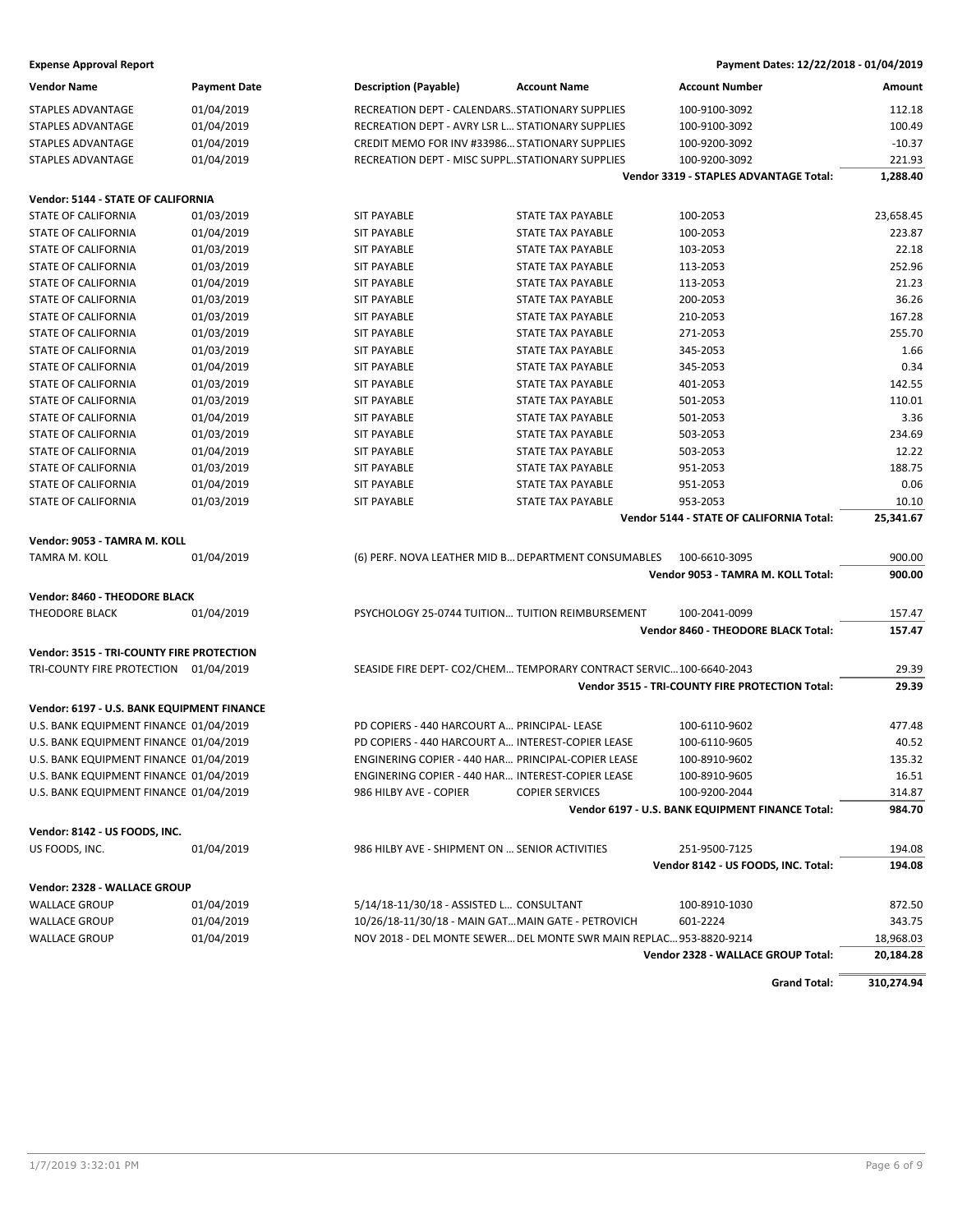**Report Summary**

#### **Fund Summary**

| Fund                            |                     | <b>Payment Amount</b> |
|---------------------------------|---------------------|-----------------------|
| 100 - GENERAL FUND              |                     | 178,490.08            |
| 103 - LAGUNA GRANDE PKG FUND    |                     | 2,030.75              |
| 113 - POMA & DMDC FUND          |                     | 1,306.10              |
| 200 - CDBG FUND                 |                     | 295.06                |
| <b>210 - STREETS FUND</b>       |                     | 17,952.29             |
| 232 - FEMA FIRE RADIO GRANT     |                     | 791.68                |
| <b>251 - SENIOR PROGRAMS</b>    |                     | 629.96                |
| 271 - STORMWATER FUND           |                     | 1,287.32              |
| 345 - WBUV INFRASTRUCTURE IMPRO |                     | 26.44                 |
| 347 - SOLAR PANELS              |                     | 10,571.25             |
| 401 - WATER FUND                |                     | 4,056.31              |
| 501 - EQUIPMT MAINT FUND        |                     | 1,222.18              |
| 503 - MIS FUND                  |                     | 11,010.22             |
| 601 - EXPEND TRUST FUND         |                     | 17,236.07             |
| 670 - WATERMASTER FUND          |                     | 1,750.00              |
| 951 - SAN, DISTRICT GEN, FUND   |                     | 943.87                |
| 953 - SAN, DISTRICT CAP, IMPROV |                     | 60,675.36             |
|                                 | <b>Grand Total:</b> | 310,274.94            |

#### **Account Summary**

| Account Number | <b>Account Name</b>              | <b>Payment Amount</b> |
|----------------|----------------------------------|-----------------------|
| 100-1320-3095  | DEPARTMENT CONSUMA               | 389.58                |
| 100-2031-1038  | <b>EMPLOYEE ASSISTANCE P</b>     | 646.25                |
| 100-2031-2064  | PERSONNEL RECRUITMENT            | 4,127.50              |
| 100-2031-3092  | <b>STATIONARY SUPPLIES</b>       | 40.16                 |
| 100-2031-4123  | <b>BOOKS AND PERIODICALS</b>     | 1,206.29              |
| 100-2041-0099  | <b>TUITION REIMBURSEMENT</b>     | 157.47                |
| 100-2052       | <b>FEDERAL TAX PAYABLE</b>       | 59,808.19             |
| 100-2053       | <b>STATE TAX PAYABLE</b>         | 23,882.32             |
| 100-2057       | EE HEALTHCARE PAYABLE            | 19,891.33             |
| 100-2059       | <b>GARNISHMENT PAYABLE</b>       | 2,452.96              |
| 100-3674       | OTHER COMMUNITY CLA              | 21.00                 |
| 100-5110-1030  | CONSULTANT                       | 21,900.32             |
| 100-5110-2044  | <b>COPIER SERVICES</b>           | 130.87                |
| 100-5110-3092  | <b>STATIONARY SUPPLIES</b>       | 441.69                |
| 100-5110-4124  | <b>MAIL SERVICES</b>             | 2,000.00              |
| 100-6110-1024  | <b>COMMUNITY RELATIONS</b>       | 50.00                 |
| 100-6110-1026  | <b>MEDICAL EXAMS</b>             | 2,257.00              |
| 100-6110-1027  | <b>BACKGROUND INVESTIGA</b>      | 2,800.00              |
| 100-6110-1029  | <b>TRAINING &amp; EDUCATION</b>  | 752.10                |
| 100-6110-9602  | PRINCIPAL-LEASE                  | 477.48                |
| 100-6110-9605  | <b>INTEREST-COPIER LEASE</b>     | 40.52                 |
| 100-6120-1029  | <b>TRAINING &amp; EDUCATIONS</b> | 207.57                |
| 100-6130-8187  | <b>EQUIPMENT</b>                 | 310.25                |
| 100-6170-1029  | <b>TRAINING &amp; EDUCATION</b>  | 70.85                 |
| 100-6610-2043  | <b>TEMPORARY CONTRACT S</b>      | 784.11                |
| 100-6610-3095  | DEPARTMENT CONSUMA               | 900.00                |
| 100-6620-4123  | <b>BOOKS &amp; PERIODICALS</b>   | 1,486.61              |
| 100-6640-2043  | <b>TEMPORARY CONTRACT S</b>      | 29.39                 |
| 100-6640-2049  | UNIFORM SERVICE/LAUN             | 615.02                |
| 100-6640-3093  | <b>JANITORIAL SUPPLIES</b>       | 280.13                |
| 100-6640-3095  | DEPARTMENT CONSUMA               | 94.42                 |
| 100-6640-5135  | MOBILE COMMUNICATIO              | 100.00                |
| 100-7210-3095  | DEPARTMENT CONSUMA               | 39.23                 |
| 100-7410-3092  | <b>STATIONARY</b>                | 32.84                 |
| 100-7410-4206  | <b>FARMERS' MARKET</b>           | 518.94                |
| 100-7410-4207  | SATELLITE OFFICE                 | 2,730.00              |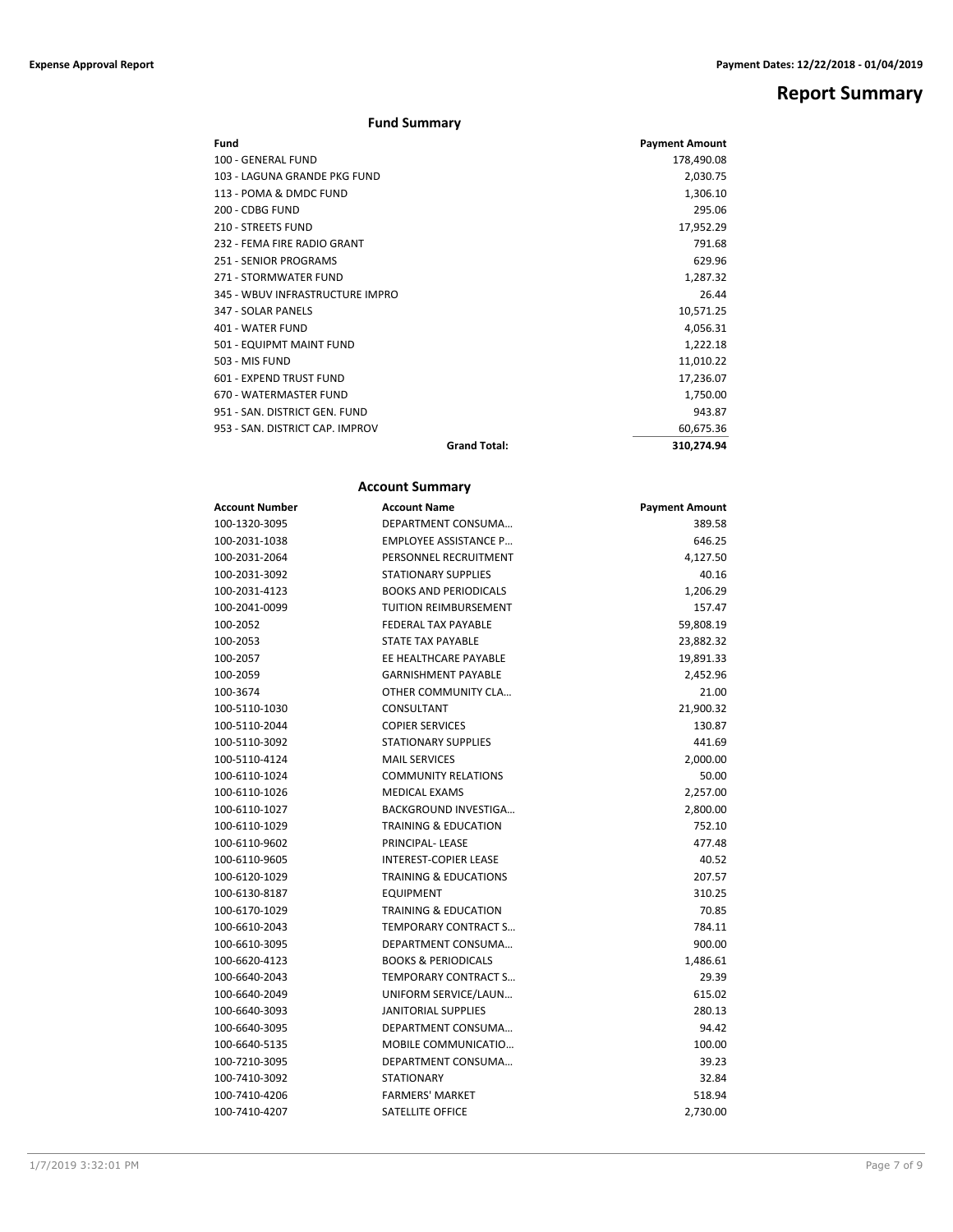|                       | <b>Account Summary</b>       |                       |
|-----------------------|------------------------------|-----------------------|
| <b>Account Number</b> | <b>Account Name</b>          | <b>Payment Amount</b> |
| 100-8310-5131         | <b>GAS &amp; ELECTRIC</b>    | 19,621.07             |
| 100-8420-5131         | <b>GAS &amp; ELECTRIC</b>    | 505.90                |
| 100-8910-1030         | CONSULTANT                   | 872.50                |
| 100-8910-9602         | PRINCIPAL-COPIER LEASE       | 135.32                |
| 100-8910-9605         | INTEREST-COPIER LEASE        | 16.51                 |
| 100-9100-2073         | SUBCONTRACTED WORK           | 150.00                |
| 100-9100-3092         | <b>STATIONARY SUPPLIES</b>   | 212.67                |
| 100-9100-3095         | DEPARTMENT CONSUMA           | 200.00                |
| 100-9100-4122         | <b>DUES &amp; MEMBERSHIP</b> | 345.00                |
| 100-9105-2049         | UNIFORM SERVICE/LAUN         | 244.02                |
| 100-9200-2043         | TEMPORARY CONTRACT S         | 875.00                |
| 100-9200-2044         | <b>COPIER SERVICES</b>       | 314.87                |
| 100-9200-2070         | <b>ALARM SERVICE</b>         | 57.00                 |
| 100-9200-3092         | <b>STATIONARY SUPPLIES</b>   | 211.56                |
| 100-9200-3095         | DEPARTMENT CONSUMA           | 128.88                |
| 100-9320-2049         | UNIFORM SERVICE/LAUN         | 2,463.29              |
| 100-9603-2075         | <b>RECREATION CONTRACT S</b> | 464.10                |
| 103-2052              | FEDERAL TAX PAYABLE          | 59.53                 |
| 103-2053              | <b>STATE TAX PAYABLE</b>     | 22.18                 |
| 103-2057              | EE HEALTHCARE PAYABLE        | 24.67                 |
| 103-8710-5131         | <b>GAS &amp; ELECTRIC</b>    | 1,924.37              |
| 113-2052              | <b>FEDERAL TAX PAYABLE</b>   | 745.41                |
| 113-2053              | STATE TAX PAYABLE            | 274.19                |
| 113-2057              | EE HEALTHCARE PAYABLE        | 286.50                |
| 200-2052              | <b>FEDERAL TAX PAYABLE</b>   | 116.47                |
| 200-2053              | STATE TAX PAYABLE            | 36.26                 |
| 200-2057              | EE HEALTHCARE PAYABLE        | 142.33                |
| 210-2052              | FEDERAL TAX PAYABLE          | 442.25                |
| 210-2053              | STATE TAX PAYABLE            | 167.28                |
| 210-2057              | EE HEALTHCARE PAYABLE        | 160.10                |
| 210-8110-5131         | <b>GAS &amp; ELECTRIC</b>    | 26.80                 |
| 210-8210-2059         | <b>STREET LIGHTINGS</b>      | 17,022.44             |
| 210-8420-5131         | <b>GAS &amp; ELECTRIC</b>    | 133.42                |
| 232-6610-8187         | <b>EQUIPMENT - RADIOS</b>    | 791.68                |
| 251-3687              | <b>SENIOR TRIPS</b>          | 50.00                 |
| 251-9500-7125         | <b>SENIOR ACTIVITIES</b>     | 579.96                |
| 271-2052              | FEDERAL TAX PAYABLE          | 684.46                |
| 271-2053              | <b>STATE TAX PAYABLE</b>     | 255.70                |
| 271-2057              | EE HEALTHCARE PAYABLE        | 347.16                |
| 345-2052              | FEDERAL TAX PAYABLE          | 6.47                  |
| 345-2053              | STATE TAX PAYABLE            | 2.00                  |
| 345-2057              | EE HEALTHCARE PAYABLE        | 17.97                 |
| 347-8910-9539         | <b>SOLAR PANELS</b>          | 10,571.25             |
| 401-2052              | <b>FEDERAL TAX PAYABLE</b>   | 406.60                |
| 401-2053              | STATE TAX PAYABLE            | 142.55                |
| 401-2057              | EE HEALTHCARE PAYABLE        | 268.08                |
| 401-8620-2072         | <b>WATER SAMPLING</b>        | 78.00                 |
| 401-8620-5131         | <b>GAS &amp; ELECTRIC</b>    | 3,161.08              |
| 501-2052              | FEDERAL TAX PAYABLE          | 406.90                |
| 501-2053              | STATE TAX PAYABLE            | 113.37                |
| 501-2057              | EE HEALTHCARE PAYABLE        | 340.78                |
| 501-8510-5131         | GAS & ELECTRIC               | 361.13                |
| 503-2052              | FEDERAL TAX PAYABLE          | 720.04                |
| 503-2053              | STATE TAX PAYABLE            | 246.91                |
| 503-2057              | EE HEALTHCARE PAYABLE        | 243.72                |
| 503-4010-3102         | COMPUTER SUPPLIES/SO         | 9,196.00              |
| 503-4010-5135         | MOBILE COMMUNICATIO          | 603.55                |
| 601-2106              | <b>MAYOR'S YOUTH PROGR</b>   | 5,000.00              |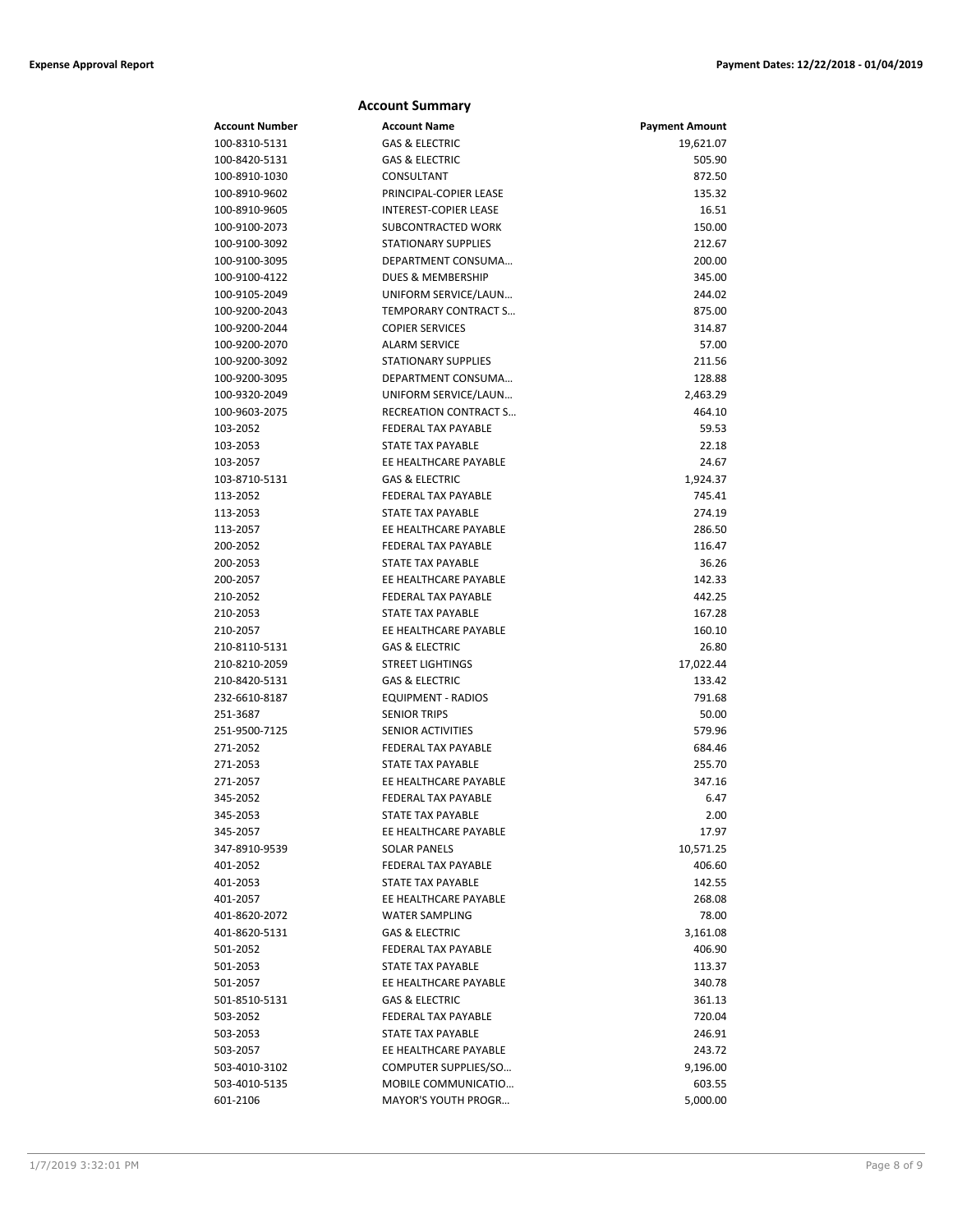|                       | <b>Account Summary</b>       |                       |
|-----------------------|------------------------------|-----------------------|
| <b>Account Number</b> | <b>Account Name</b>          | <b>Payment Amount</b> |
| 601-2224              | <b>MAIN GATE - PETROVICH</b> | 12,236.07             |
| 670-2120-1030         | CONSULTANT                   | 1,750.00              |
| 951-2052              | FEDERAL TAX PAYABLE          | 548.96                |
| 951-2053              | STATE TAX PAYABLE            | 188.81                |
| 951-2057              | EE HEALTHCARE PAYABLE        | 206.10                |
| 953-2052              | FEDERAL TAX PAYABLE          | 13.81                 |
| 953-2053              | STATE TAX PAYABLE            | 10.10                 |
| 953-2057              | EE HEALTHCARE PAYABLE        | 5.18                  |
| 953-8820-9201         | DEL MONTE LIFT STATION       | 975.00                |
| 953-8820-9205         | CANYON DEL REY SEWER L       | 29,798.24             |
| 953-8820-9214         | DEL MONTE SWR MAIN R         | 24,830.53             |
| 953-8820-9314         | HIGHWAY 1 SEWER LINE         | 5,042.50              |
|                       | <b>Grand Total:</b>          | 310,274.94            |

### **Project Account Summary**

| <b>Project Account Key</b> |                     | <b>Payment Amount</b> |
|----------------------------|---------------------|-----------------------|
| **None**                   |                     | 249,628.67            |
| 950VENDORS                 |                     | 29,798.24             |
| 951VENDOR                  |                     | 24,830.53             |
| 952VENDOR                  |                     | 5.042.50              |
| 953VENDORS                 |                     | 975.00                |
|                            | <b>Grand Total:</b> | 310.274.94            |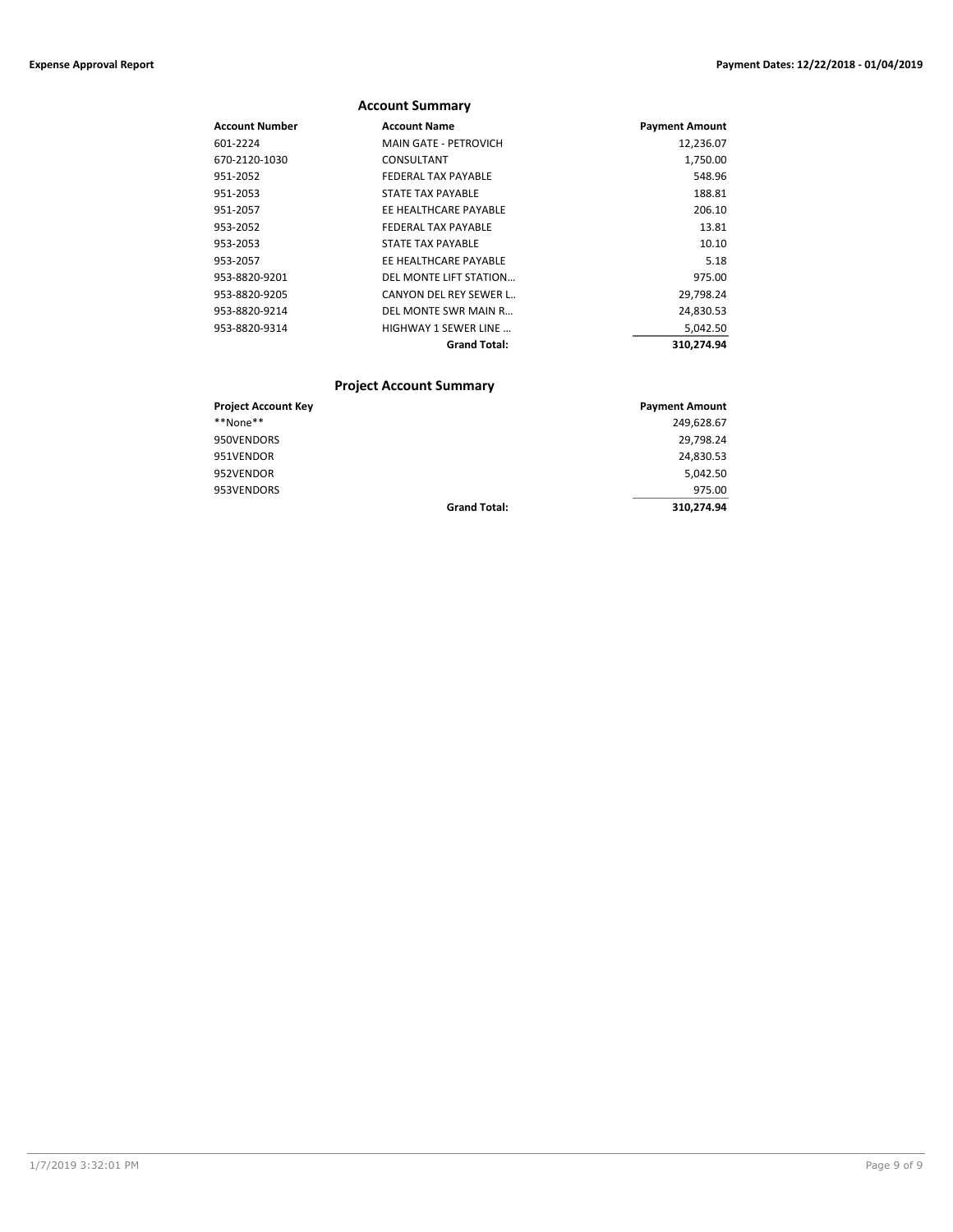## **Distribution Report**



## Seaside, CA Payroll Set: 01 Expense Range - Payment Range 12/22/2018-01/04/2019

**Amount**

| <b>Fund: 100 - GENERAL FUND</b> |                                           |            |
|---------------------------------|-------------------------------------------|------------|
| 100-1010-0001                   | SALARIES                                  | 2,444.73   |
| 100-1010-1033                   | <b>FITNESS PROGRAM</b>                    | 45.00      |
| 100-1010-7177                   | CHILDCARE was TUTORING PROGRAM            | 39.62      |
| 100-2010-0001                   | SALARIES                                  | 9,716.19   |
| 100-2010-0018                   | <b>AUTO ALLOWANCE</b>                     | 200.00     |
| 100-2010-0019                   | <b>HOUSING ALLOWANCE</b>                  | 1,500.00   |
| 100-2021-0001                   | SALARIES                                  | 5,770.32   |
| 100-2031-0001                   | SALARIES                                  | 11,694.95  |
| 100-2031-1033                   | <b>FITNESS PROGRAM</b>                    | 60.00      |
| 100-2042-0020                   | PART-TIME HOURLY WAGES                    | 1,671.66   |
| 100-3010-0001                   | <b>SALARIES</b>                           | 7,384.61   |
| 100-5110-0001                   | SALARIES                                  | 14,879.05  |
| 100-5110-0002                   | <b>OVERTIME</b>                           | 671.98     |
| 100-5110-0041                   | <b>MEDICAL INSURANCE</b>                  | 46.15      |
| 100-5110-1033                   | <b>FITNESS PROGRAM</b>                    | 45.00      |
| 100-6110-0001                   | SALARIES                                  | 26,834.57  |
| 100-6110-0002                   | <b>OVERTIME</b>                           | 1,698.00   |
| 100-6110-0003                   | <b>HOLIDAY OVERTIME</b>                   | 1,975.25   |
| 100-6110-0020                   | PART-TIME HOURLY WAGES                    | 1,716.90   |
| 100-6110-1033                   | <b>FITNESS PROGRAM</b>                    | 75.00      |
| 100-6120-0001                   | SALARIES                                  | 112,253.19 |
| 100-6120-0002                   | <b>OVERTIME</b>                           | 17,838.57  |
| 100-6120-0003                   | <b>HOLIDAY OVERTIME</b>                   | 20,144.92  |
| 100-6120-0041                   | MEDICAL INSURANCE                         | 46.15      |
| 100-6120-1033                   | <b>FITNESS PROGRAM</b>                    | 195.00     |
| 100-6130-0001                   | SALARIES                                  | 30,295.13  |
| 100-6130-0002                   | <b>OVERTIME</b>                           | 2,451.20   |
| 100-6130-0003                   | <b>HOLIDAY OVERTIME</b>                   | 915.48     |
| 100-6150-0001                   | SALARIES                                  | 3,331.64   |
| 100-6160-0001                   | SALARIES                                  | 2,539.04   |
| 100-6160-0041                   | <b>MEDICAL INSURANCE</b>                  | 46.15      |
| 100-6170-0020                   | PART-TIME HOURLY WAGES                    | 2,288.70   |
| 100-6610-0001                   | <b>SALARIES</b>                           | 7,940.33   |
| 100-6610-0020                   | PART-TIME HOURLY WAGES                    | 322.50     |
| 100-6640-0001                   | SALARIES                                  | 111,535.71 |
| 100-6640-0002                   | <b>OVERTIME</b>                           | 4,918.61   |
| 100-6640-0003                   | <b>HOLIDAY OVERTIME</b>                   | 22,149.50  |
| 100-6640-0008                   | OPER COMP DIV CHIEFS ST TIME              | 6,090.71   |
| 100-6640-1033                   | <b>FITNESS PROGRAM</b>                    | 332.97     |
| 100-6660-0020                   | PART-TIME HOURLY WAGES                    | 376.28     |
| 100-7110-0001                   | SALARIES                                  | 4,381.24   |
| 100-7110-0020                   | PART-TIME HOURLY WAGES                    |            |
|                                 | SALARIES                                  | 1,078.44   |
| 100-7210-0001<br>100-7210-1033  |                                           | 7,503.85   |
|                                 | <b>FITNESS PROGRAM</b><br><b>SALARIES</b> | 45.00      |
| 100-7220-0001                   |                                           | 2,981.52   |
| 100-7220-1033                   | <b>FITNESS PROGRAM</b>                    | 119.94     |
| 100-7310-0001                   | SALARIES                                  | 11,096.14  |
| 100-7410-0001                   | SALARIES                                  | 11,613.93  |
| 100-7410-0020                   | PART-TIME HOURLY                          | 660.45     |
| 100-7410-0041                   | MEDICAL INSURANCE                         | 46.15      |
| 100-7410-1033                   | <b>FITNESS PROGRAM</b>                    | 40.00      |
| 100-8310-0001                   | SALARIES                                  | 3,319.69   |
| 100-8310-0002                   | OVERTIME                                  | 314.51     |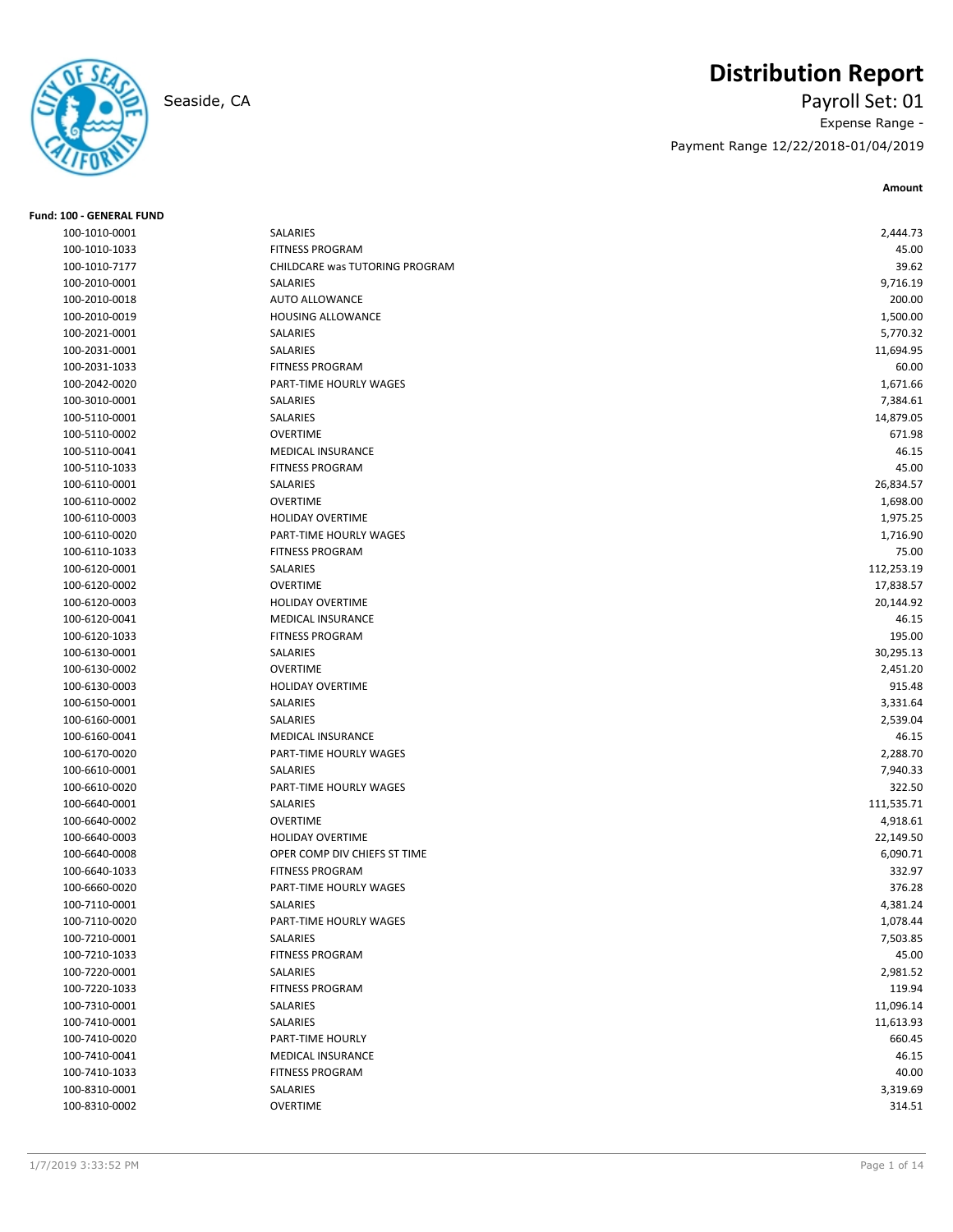|               |                        |                                          | Amount     |
|---------------|------------------------|------------------------------------------|------------|
| 100-8310-0097 | UNALLOCATED PAGER      |                                          | 1,807.53   |
| 100-8410-0001 | <b>SALARIES</b>        |                                          | 1,976.02   |
| 100-8410-1033 | <b>FITNESS PROGRAM</b> |                                          | 44.95      |
| 100-8420-0001 | SALARIES               |                                          | 8,789.38   |
| 100-8420-0002 | <b>OVERTIME</b>        |                                          | 410.68     |
| 100-8430-0001 | SALARIES               |                                          | 2,990.05   |
| 100-8440-0001 | <b>SALARIES</b>        |                                          | 3,679.90   |
| 100-8450-0001 | <b>SALARIES</b>        |                                          | 2,094.60   |
| 100-8910-0001 | <b>SALARIES</b>        |                                          | 19,002.67  |
| 100-8910-0020 | PART-TIME HOURLY WAGES |                                          | 360.00     |
| 100-8910-1033 | <b>FITNESS PROGRAM</b> |                                          | 90.00      |
| 100-9100-0001 | <b>SALARIES</b>        |                                          | 8,993.65   |
| 100-9100-0020 | PART-TIME HOURLY WAGES |                                          | 3,363.61   |
| 100-9105-0001 | SALARIES               |                                          | 2,094.96   |
| 100-9105-0002 | <b>OVERTIME</b>        |                                          | 183.31     |
| 100-9105-0020 | PART-TIME HOURLY WAGES |                                          | 3,661.65   |
| 100-9200-0020 | PART-TIME HOURLY WAGES |                                          | 3,653.06   |
| 100-9310-0001 | SALARIES               |                                          | 5,141.64   |
| 100-9310-0020 | PART-TIME HOURLY WAGES |                                          | 2,960.13   |
| 100-9320-0020 | PART-TIME HOURLY WAGES |                                          | 1,042.56   |
| 100-9330-0020 | PART-TIME HOURLY WAGES |                                          | 4,120.22   |
| 100-9340-0020 | PART-TIME HOURLY WAGES |                                          | 2,421.12   |
| 100-9350-0020 | PART-TIME HOURLY WAGES |                                          | 2,218.67   |
| 100-9400-0001 | SALARIES               |                                          | 2,235.91   |
| 100-9400-0002 | <b>OVERTIME</b>        |                                          | 91.49      |
| 100-9400-0020 | PART-TIME HOURLY WAGES |                                          | 9,267.38   |
| 100-9400-0033 | <b>FITNESS PROGRAM</b> |                                          | 45.00      |
| 100-9500-0002 | <b>OVERTIME</b>        |                                          | 49.08      |
| 100-9500-0020 | PART-TIME HOURLY WAGES |                                          | 3,496.32   |
|               |                        | Fund 100 - GENERAL FUND Total: 14,053.50 | 573,967.16 |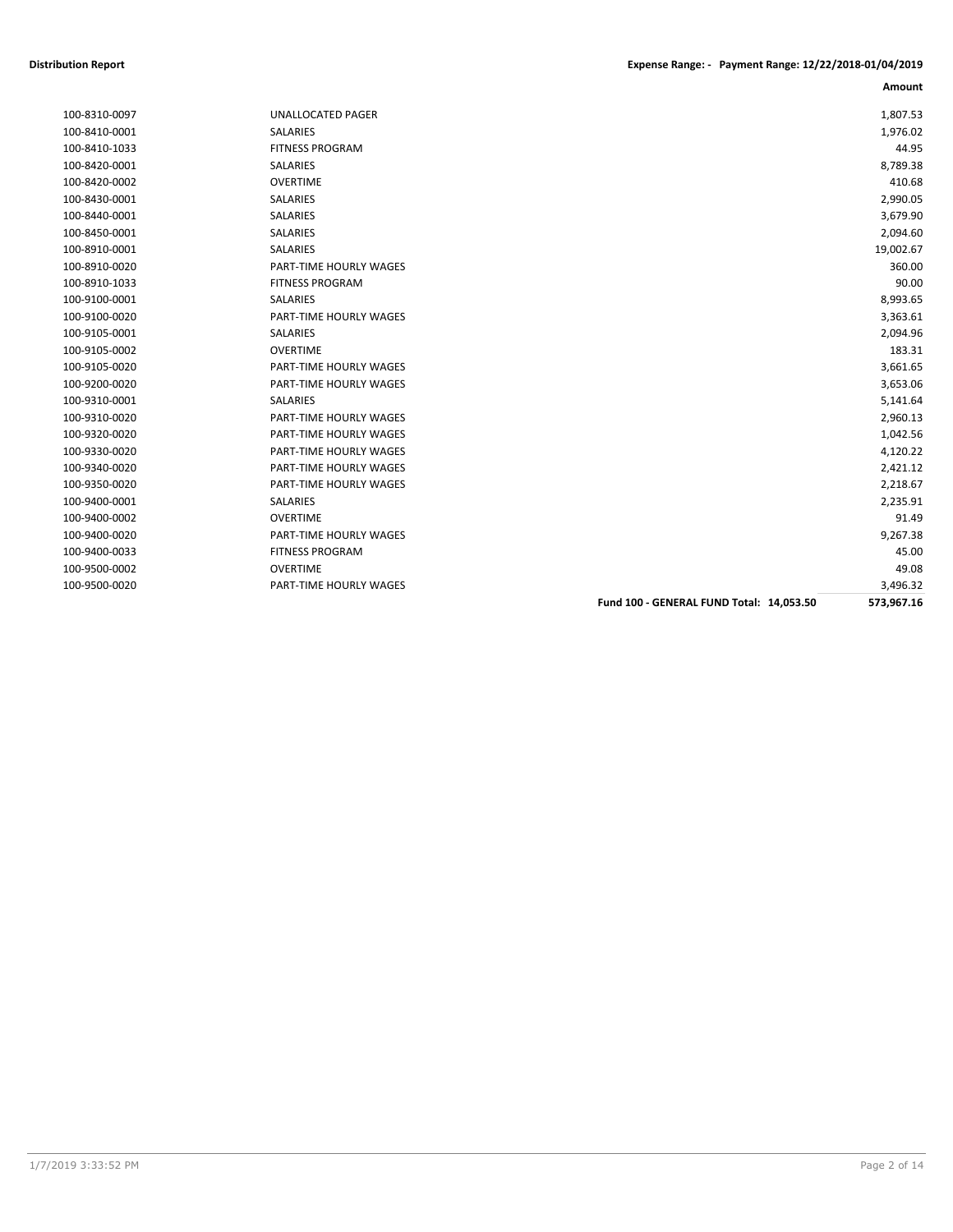**Fund: 103 - LAGUNA GRANDE PKG FUND**

103-8710-0001 SALARIES 678.64

**Fund 103 - LAGUNA GRANDE PKG FUND Total: 19.64 678.64**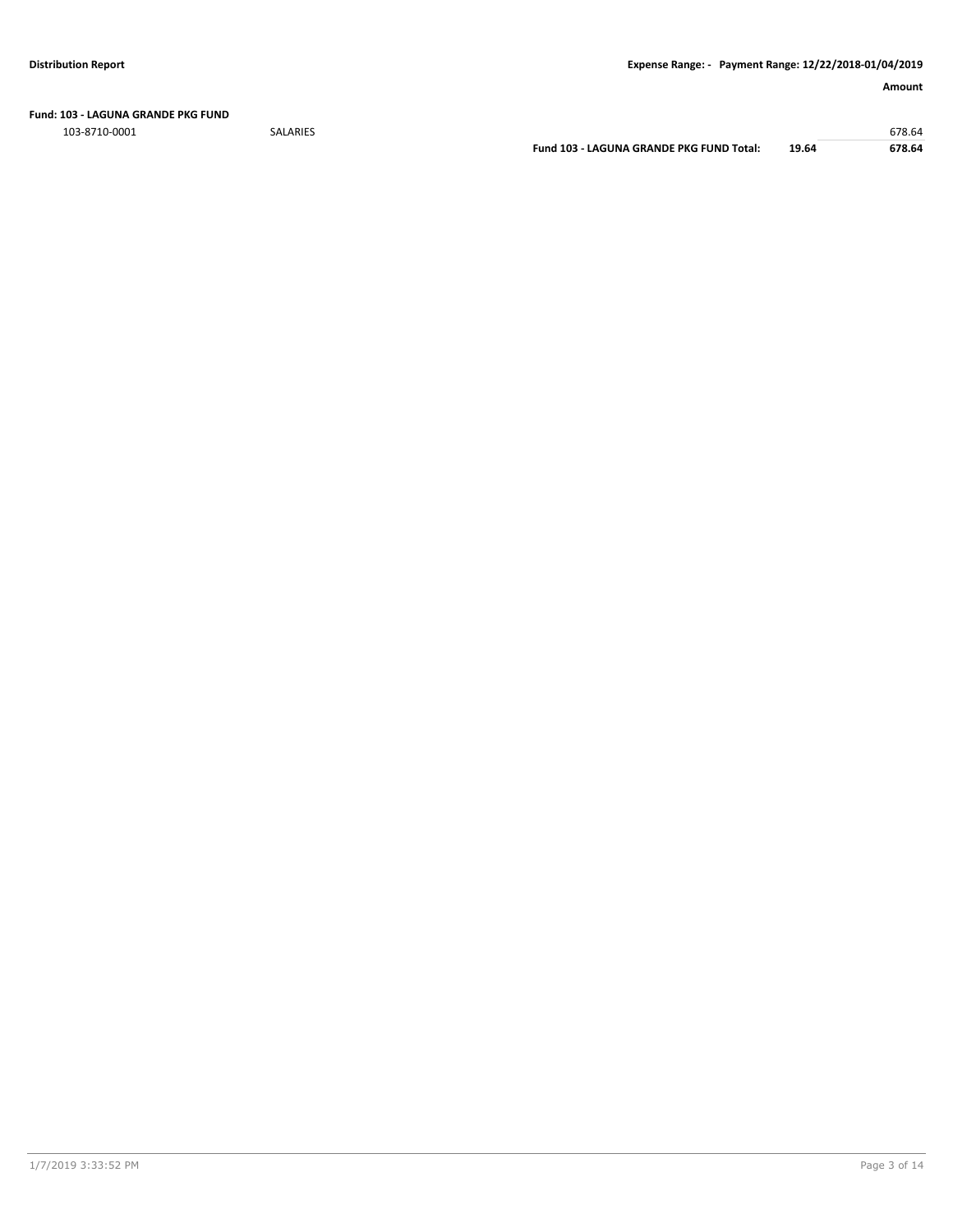| Fund: 113 - POMA & DMDC FUND |    |
|------------------------------|----|
| 113-8730-0001                | SA |

| 113-8730-0001 | <b>SALARIES</b>          |                                    |        | 9,454.80  |
|---------------|--------------------------|------------------------------------|--------|-----------|
| 113-8730-0002 | OVERTIME                 |                                    |        | 454.15    |
| 113-8730-0041 | <b>MEDICAL INSURANCE</b> |                                    |        | 92.30     |
|               |                          | Fund 113 - POMA & DMDC FUND Total: | 277.34 | 10,001.25 |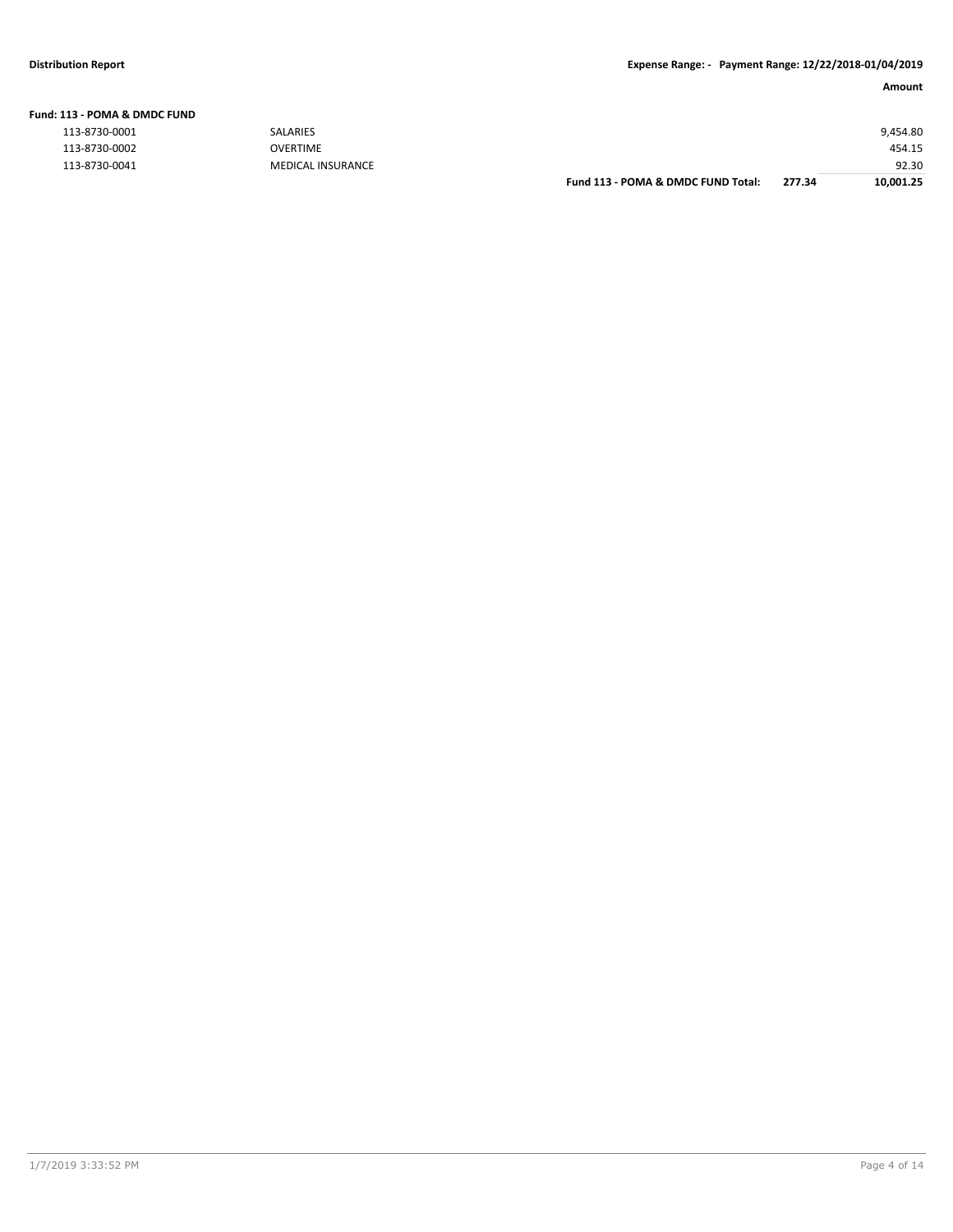**Fund: 200 - CDBG FUND** 200-5410-0001 SALARIES 1,507.68

**Fund 200 - CDBG FUND Total: 34.40 1,507.68**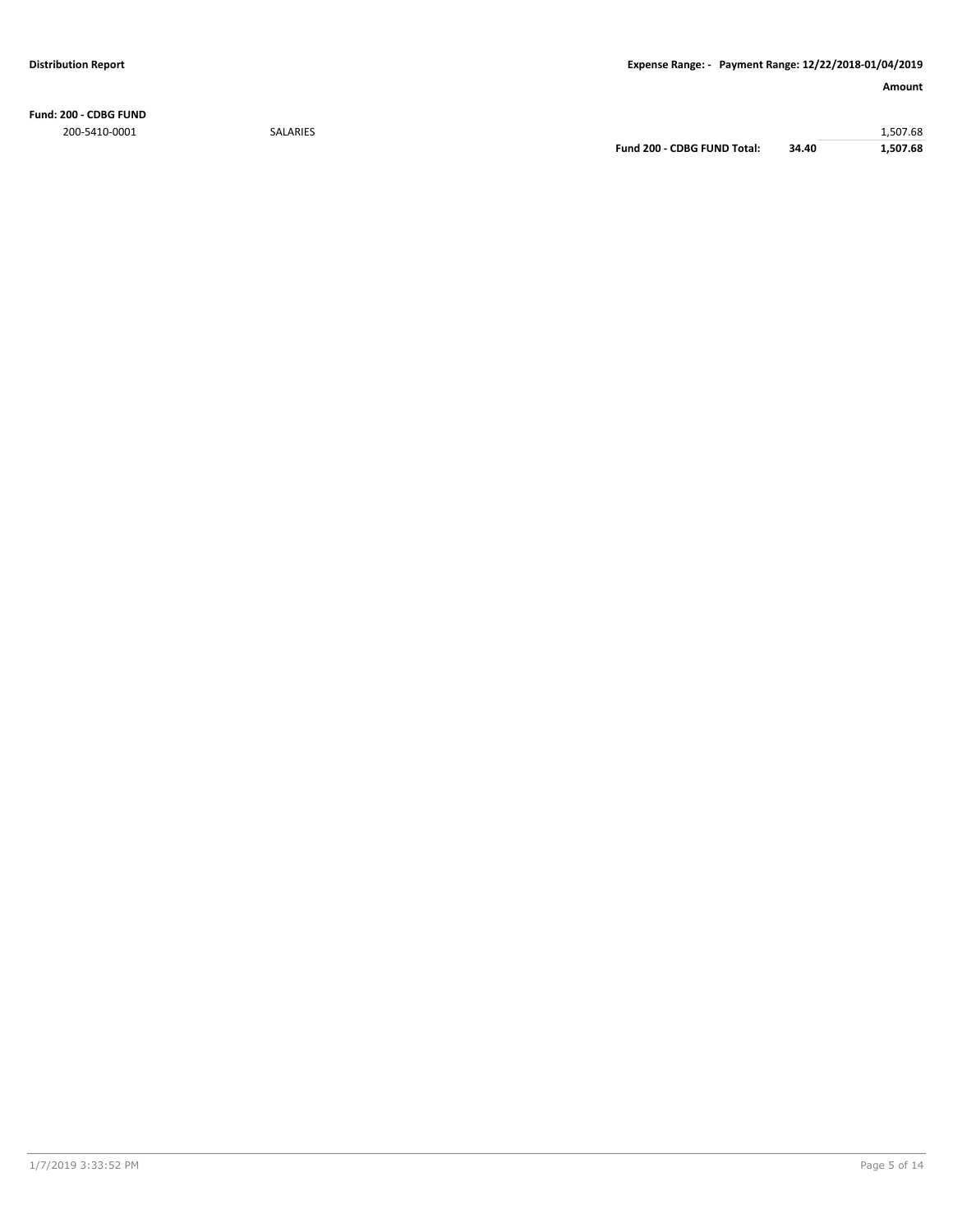#### **Fund: 210 - STREETS FUND**

| 210-8110-0001 | <b>SALARIES</b> |                                       |        | 5,020.41 |
|---------------|-----------------|---------------------------------------|--------|----------|
| 210-8110-0002 | <b>OVERTIME</b> |                                       |        | 155.87   |
| 210-8420-0001 | <b>SALARIES</b> |                                       |        | 607.81   |
|               |                 | <b>Fund 210 - STREETS FUND Total:</b> | 188.55 | 5,784.09 |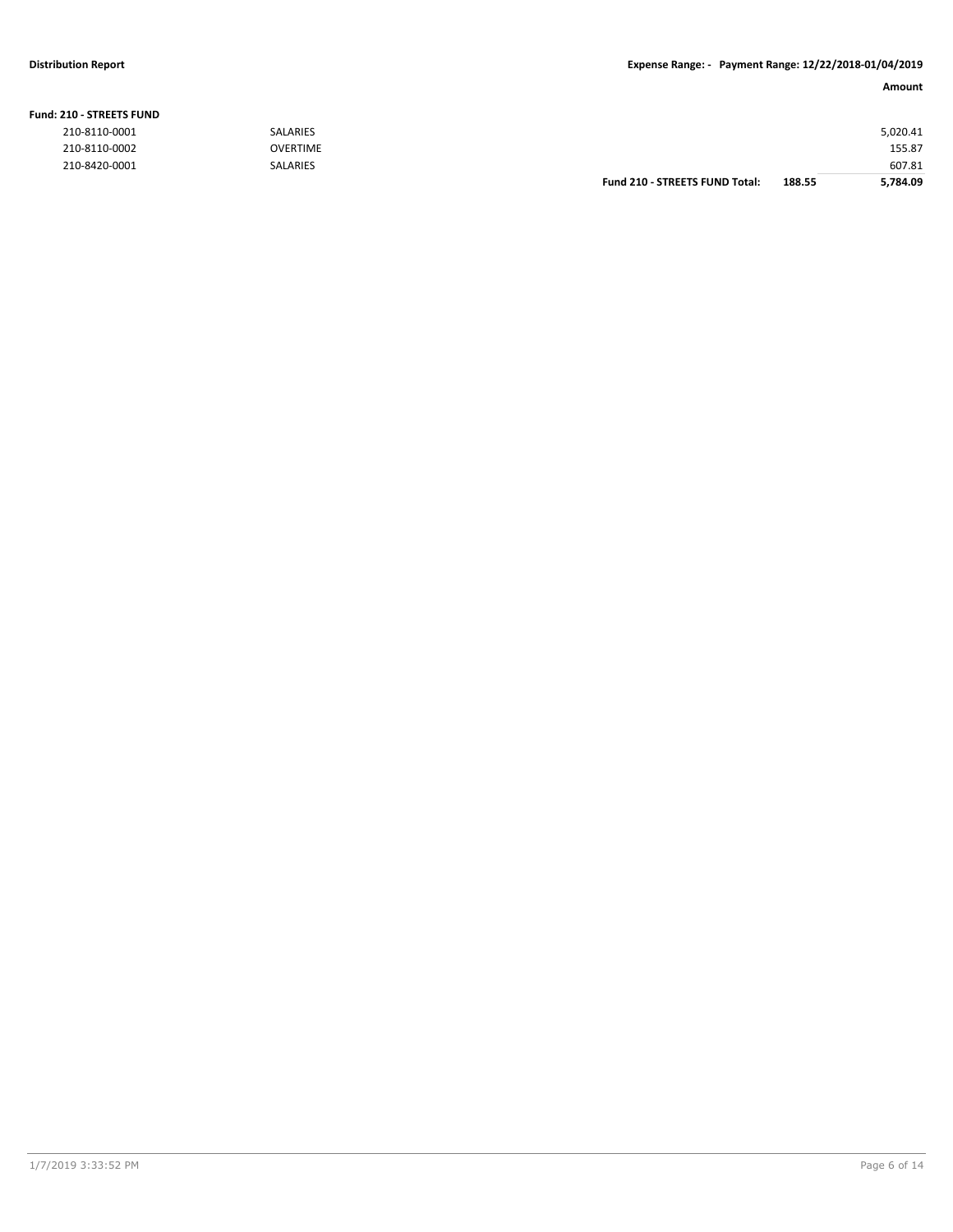| <b>Fund: 271 - STORMWATER FUND</b> |  |
|------------------------------------|--|
|                                    |  |

271-8110-1033 FITNESS PROGRAM

|               |                        | <b>Fund 271 - STORMWATER FUND Total:</b> | 210.00 | 8.697.23 |
|---------------|------------------------|------------------------------------------|--------|----------|
| 271-8110-1033 | <b>FITNESS PROGRAM</b> |                                          |        | 6.75     |
| 271-8110-0001 | <b>SALARIES</b>        |                                          |        | 8.690.48 |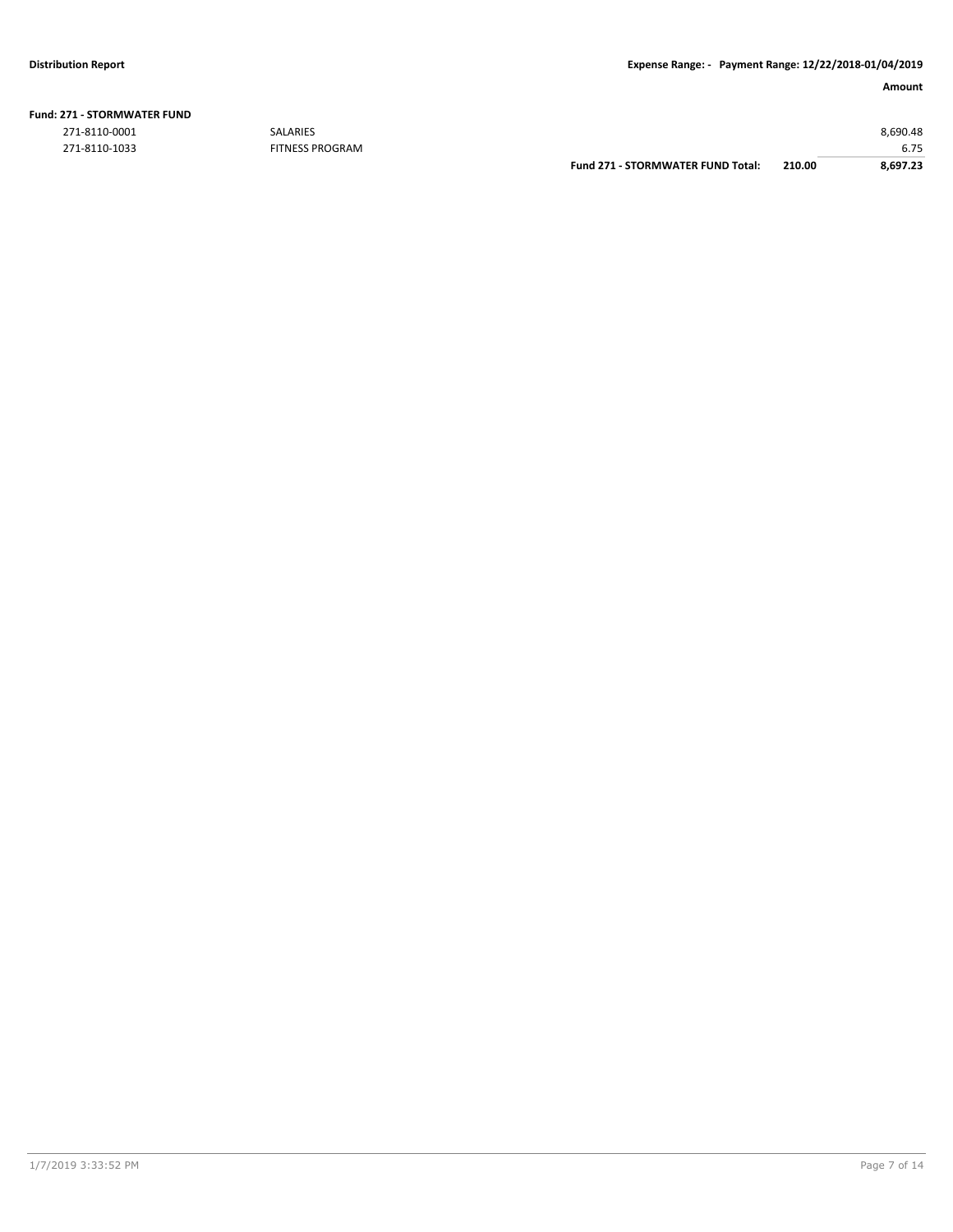**Fund: 345 - WBUV INFRASTRUCTURE IMPRO**

345-8910-0001 SALARIES 90.88

**Fund 345 - WBUV INFRASTRUCTURE IMPRO Total: 2.00 90.88**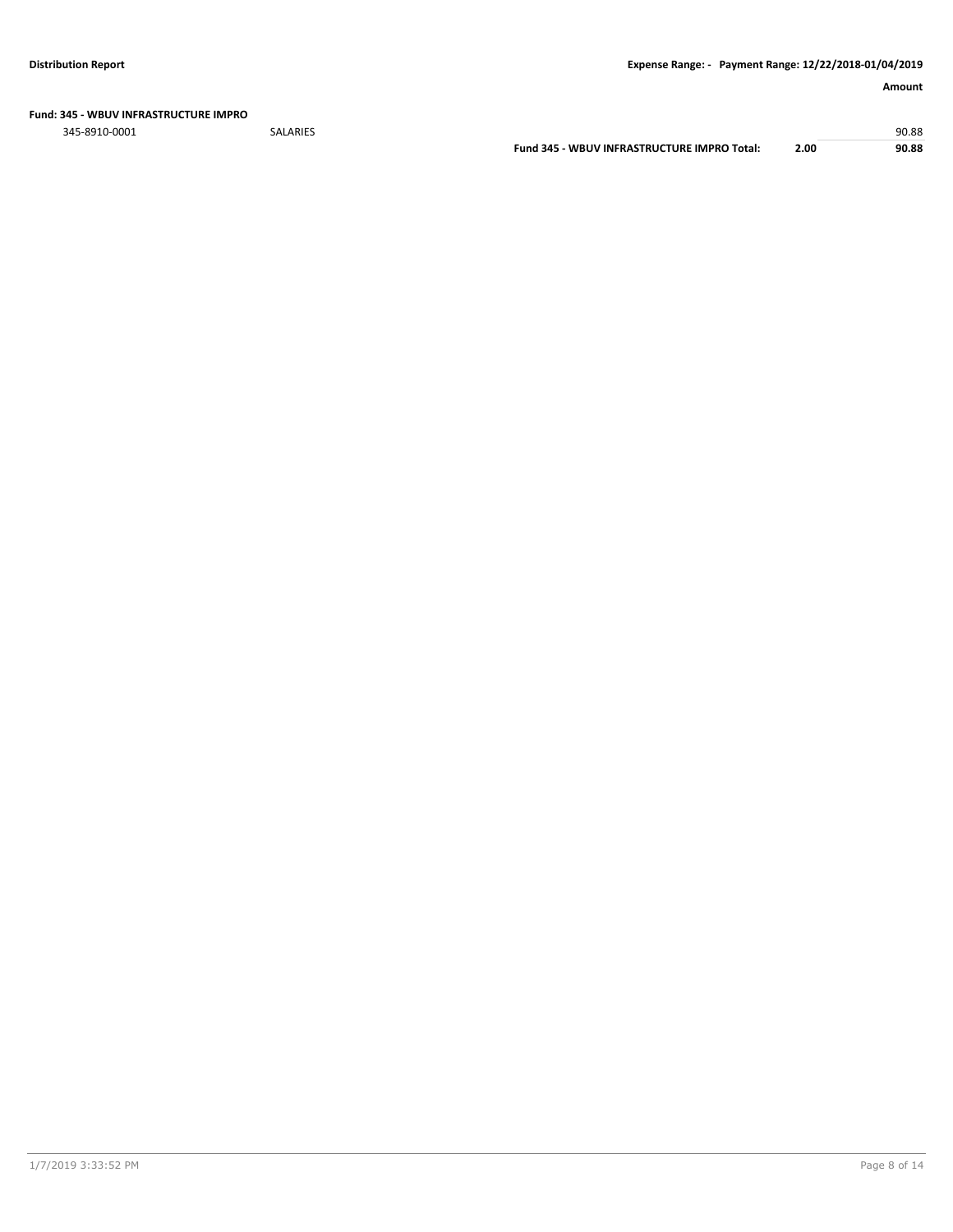#### **Fund: 401 - WATER FUND**

|               |                        | Fund 401 - WATER FUND Total: | 208.83 | 7,688.85 |
|---------------|------------------------|------------------------------|--------|----------|
| 401-8620-1033 | <b>FITNESS PROGRAM</b> |                              |        | 31.50    |
| 401-8620-0001 | <b>SALARIES</b>        |                              |        | 7.422.31 |
| 401-8610-0001 | <b>SALARIES</b>        |                              |        | 235.04   |
|               |                        |                              |        |          |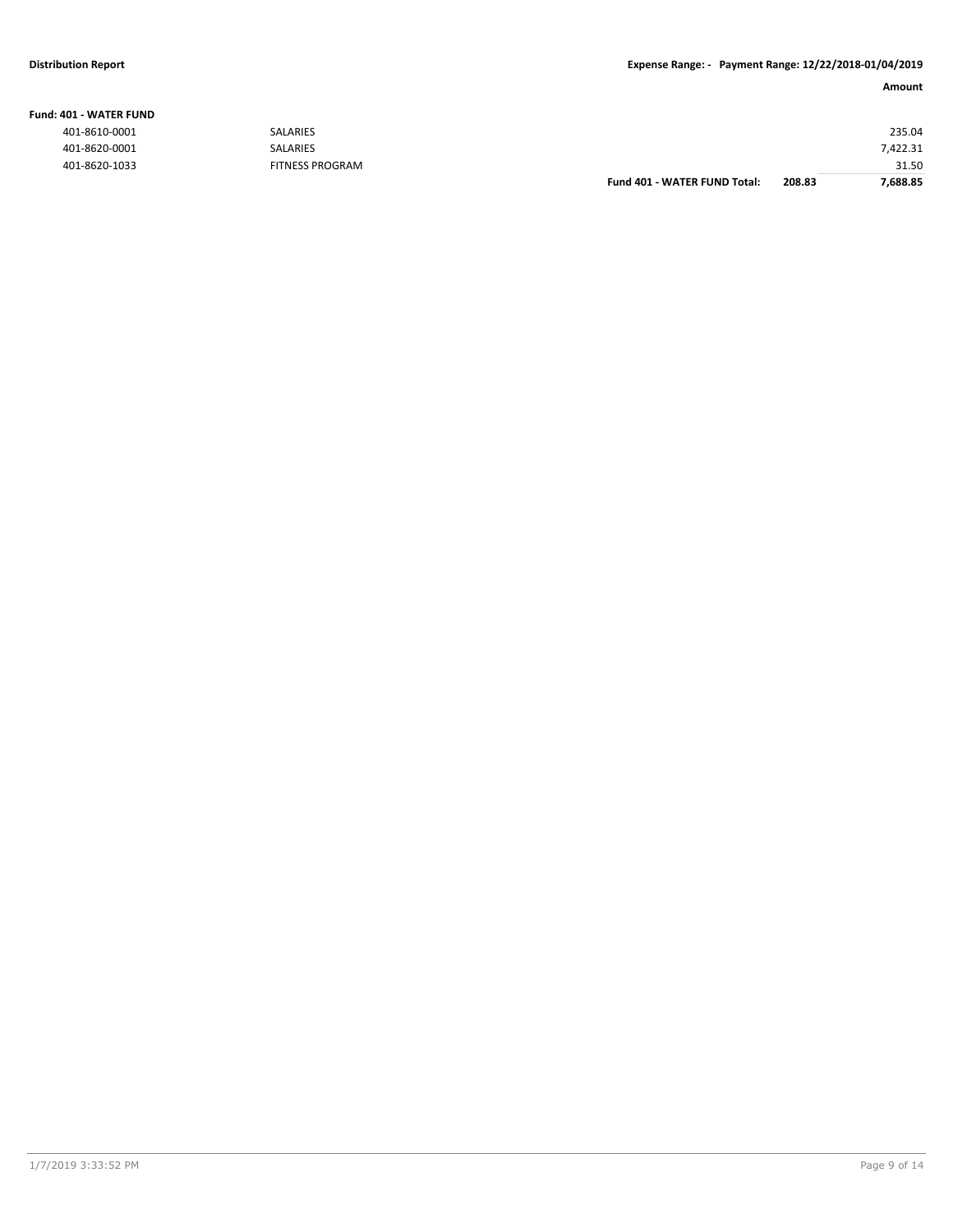**Fund:** 

#### **Amount**

| 501 - EQUIPMT MAINT FUND |                 |                 |
|--------------------------|-----------------|-----------------|
| 501-8510-0001            | <b>SALARIES</b> | 470.07          |
| E01 REJO 0001            | <b>CALADIEC</b> | <b>E 670 AO</b> |

501-8520-0001 SALARIES 5,620.40 **Fund 501 - EQUIPMT MAINT FUND Total: 168.00 6,090.47**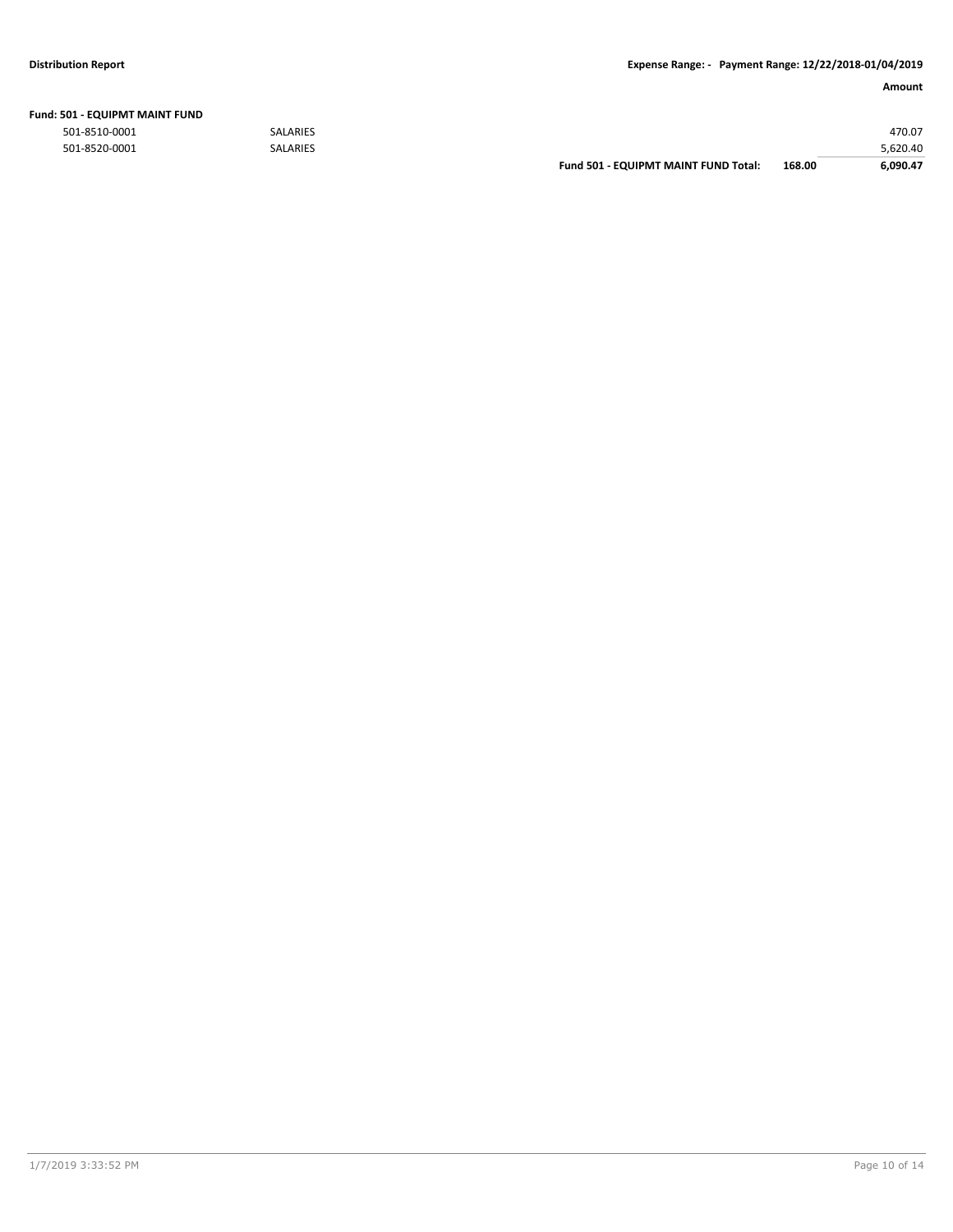|                |                        | Fund 503 - MIS FUND Total: | 160.00 | 7.324.98 |
|----------------|------------------------|----------------------------|--------|----------|
| 503-4010-1033  | <b>FITNESS PROGRAM</b> |                            |        | 45.00    |
| 503-4010-0020  | PART-TIME HOURLY WAGES |                            |        | 793.68   |
| 503-4010-0001  | <b>SALARIES</b>        |                            |        | 6,486.30 |
| ,03 - MIS FUND |                        |                            |        |          |

**Fund: 503 - MIS FUND**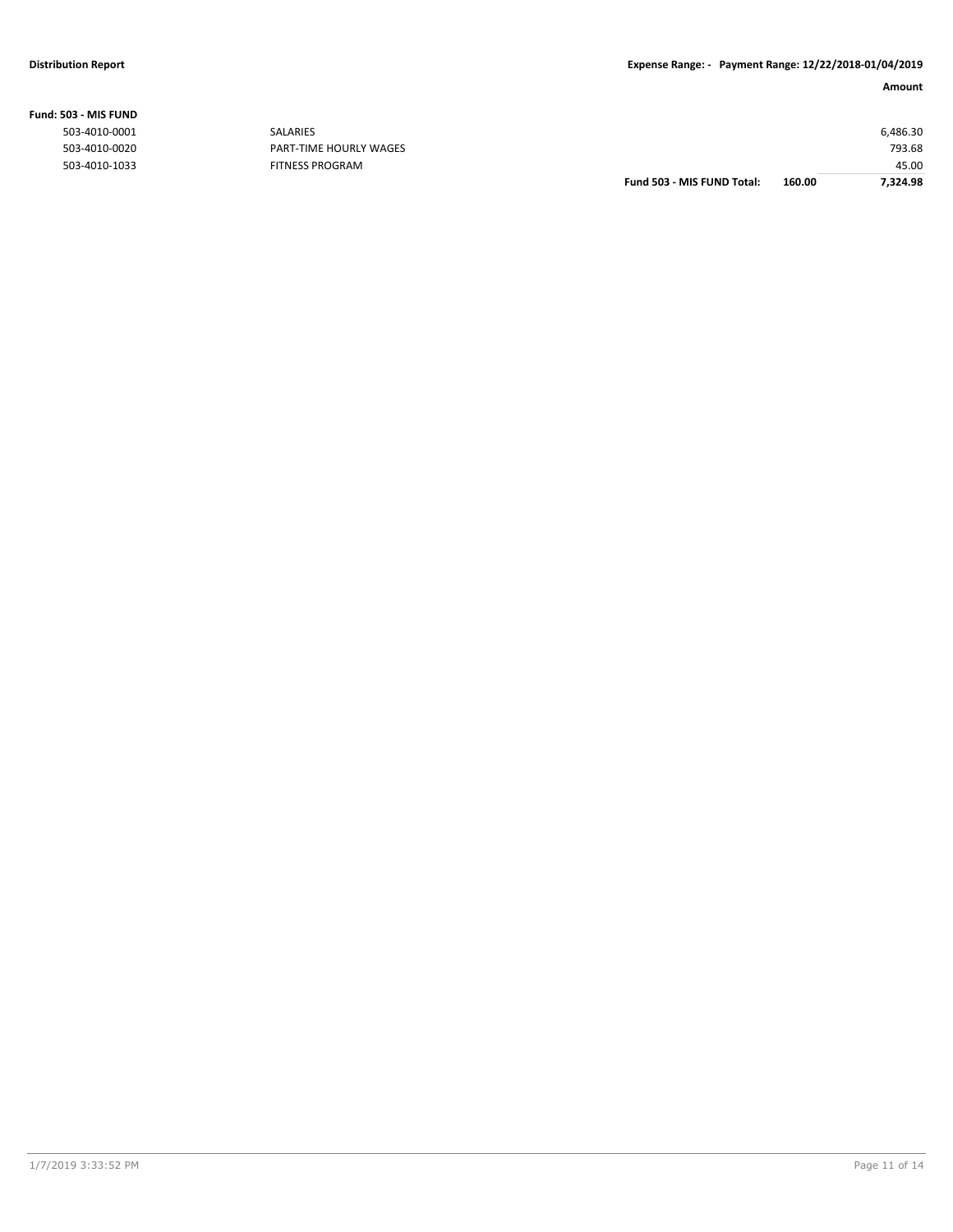|  |  |  | Fund: 951 - SAN. DISTRICT GEN. FUND |  |
|--|--|--|-------------------------------------|--|
|--|--|--|-------------------------------------|--|

| 951-8810-0001 |  |
|---------------|--|
| 951-8820-0001 |  |
| 951-8820-1033 |  |

| 951-8820-0001 | SALARIES               |                                           |        | 6,402.81 |
|---------------|------------------------|-------------------------------------------|--------|----------|
| 951-8820-1033 | <b>FITNESS PROGRAM</b> |                                           |        | 6.75     |
|               |                        | Fund 951 - SAN, DISTRICT GEN, FUND Total: | 195.49 | 7,186.77 |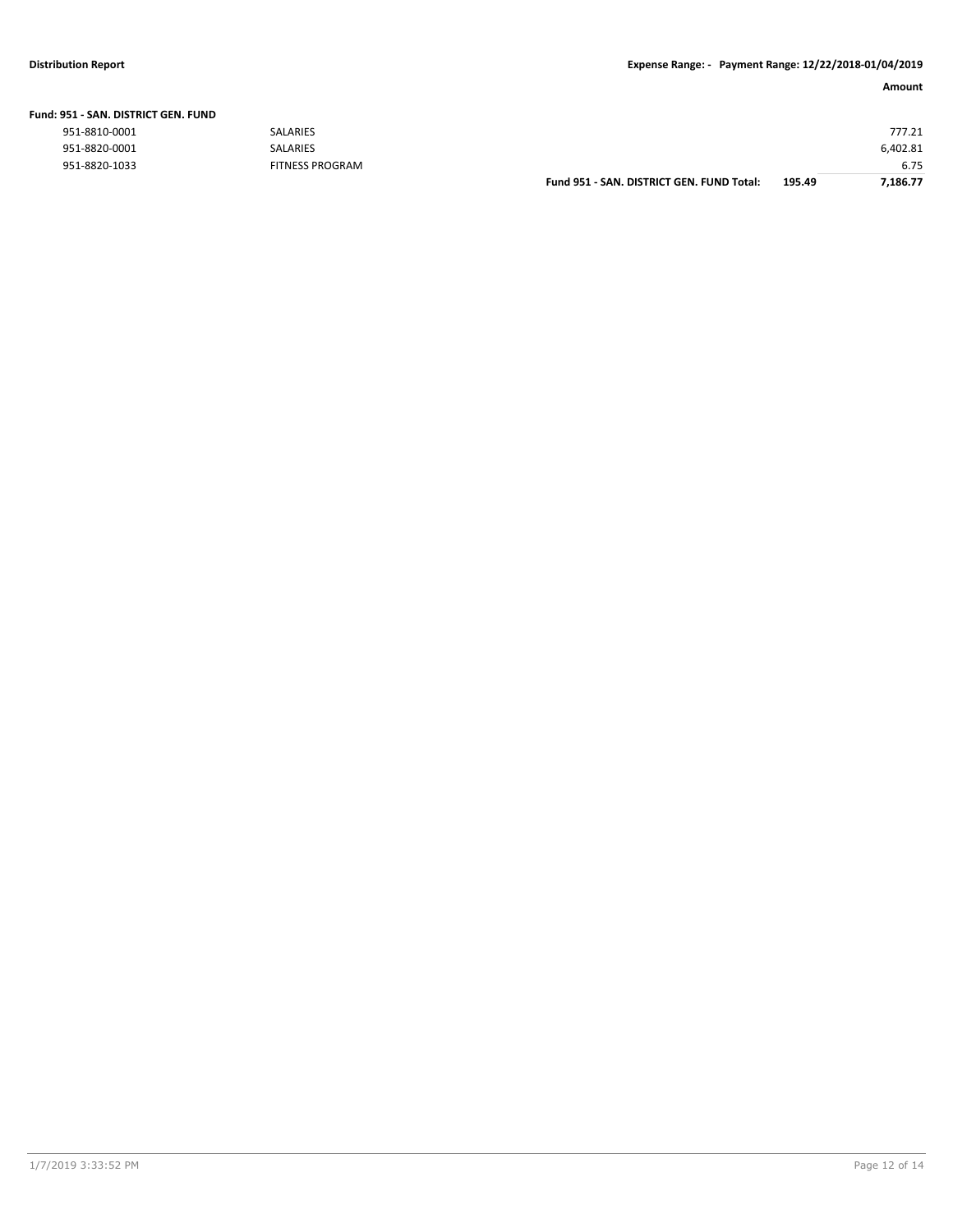| <b>Fund: 953 - SAN, DISTRICT CAP, IMPROV</b> |                                       |                                             |      |        |
|----------------------------------------------|---------------------------------------|---------------------------------------------|------|--------|
| 953-8820-9201                                | DEL MONTE LIFT STATION UPGRADE        |                                             |      | 26.21  |
| 953-8820-9202                                | ROSITA LIFT STATION UPGRADE           |                                             |      | 26.21  |
| 953-8820-9205                                | CANYON DEL REY SEWER LINE REPLACEMENT |                                             |      | 52.41  |
| 953-8820-9206                                | MILITARY LIFT STATN REPLACEMNT        |                                             |      | 26.21  |
| 953-8820-9214                                | DEL MONTE SWR MAIN REPLACEMENT        |                                             |      | 52.41  |
|                                              |                                       | Fund 953 - SAN, DISTRICT CAP, IMPROV Total: | 3.50 | 183.45 |